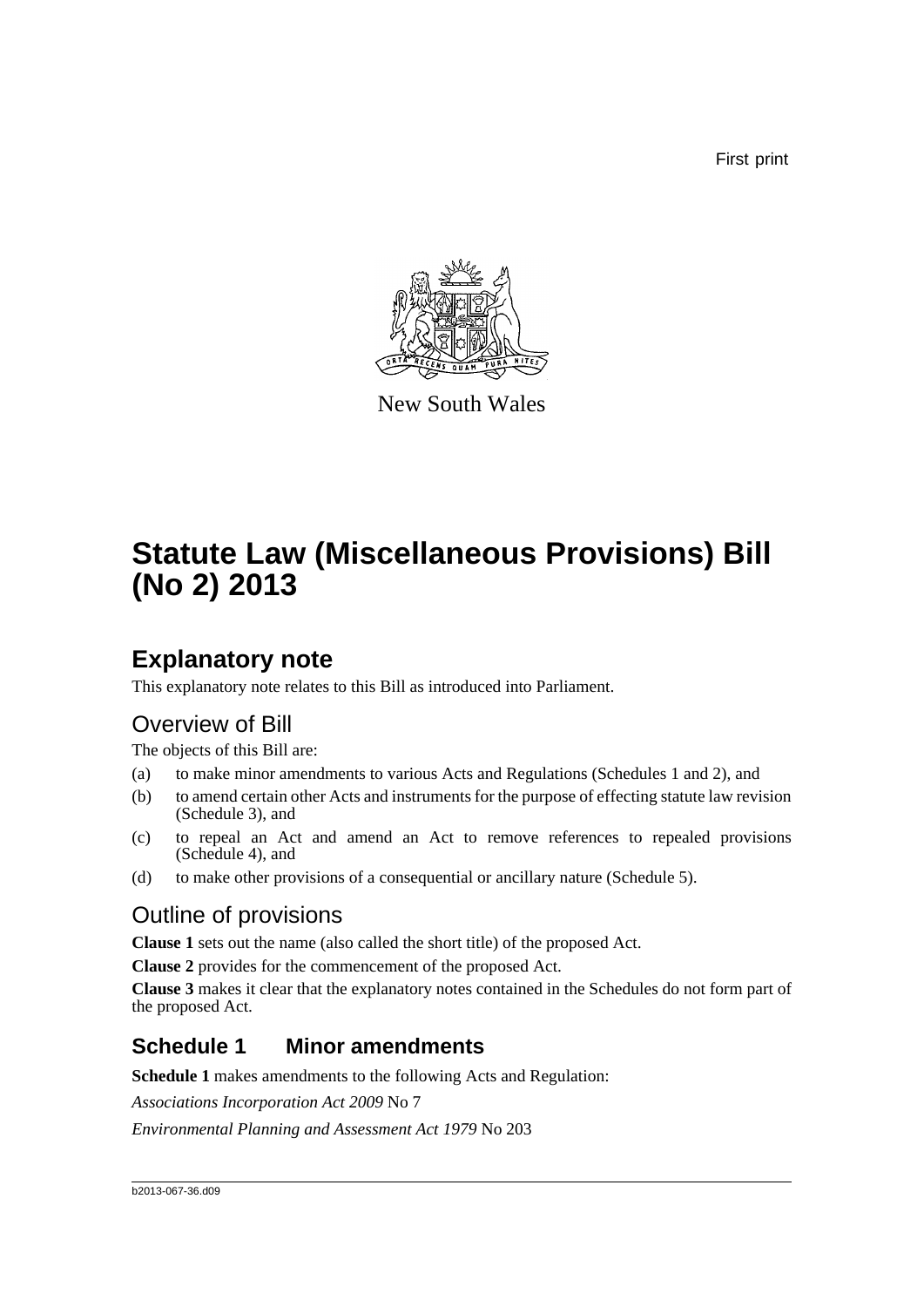Statute Law (Miscellaneous Provisions) Bill (No 2) 2013 [NSW] Explanatory note

*Food Act 2003* No 43

*Food Regulation 2010*

*Health Administration Act 1982* No 135

*Local Government Act 1993* No 30

*Photo Card Act 2005* No 20

*Public Health Act 2010* No 127

*Retirement Villages Act 1999* No 81

*Smoke-free Environment Act 2000* No 69

*Snowy Hydro Corporatisation Act 1997* No 99

*Telecommunications (Interception and Access) (New South Wales) Act 1987* No 290

*Transport Administration Act 1988* No 109

*Victims Rights and Support Act 2013* No 37

The amendments to each Act and Regulation are explained in detail in the explanatory note relating to the Act or Regulation concerned set out in Schedule 1.

### **Schedule 2 Amendments consequent on amalgamation of Local Government Association of New South Wales and Shires Association of New South Wales**

**Schedule 2** makes amendments to various Acts and a Regulation consequent on the amalgamation of the Local Government Association of New South Wales and the Shires Association of New South Wales under the *Industrial Relations Act 1996* and the repeal (by Schedule 4) of the *Local Government Associations Incorporation Act 1974*.

The nature of the amendments contained in Schedule 2 is explained in detail in the explanatory note at the beginning of the Schedule.

## **Schedule 3 Amendments by way of statute law revision**

**Schedule 3** amends certain Acts and instruments for the purpose of effecting statute law revision.

The amendments to each Act and instrument are explained in detail in the explanatory note relating to the Act or instrument concerned set out in Schedule 3.

## **Schedule 4 Repeals**

**Schedule 4** repeals an Act and amends provisions of an Act.

Clause 1 of the Schedule repeals the *Local Government Associations Incorporation Act 1974*, which is redundant as a consequence of the amalgamation of the Local Government Association of New South Wales and the Shires Association of New South Wales.

Clause 2 of the Schedule removes references in the *Marine Safety Act 1998* to redundant provisions of legislation.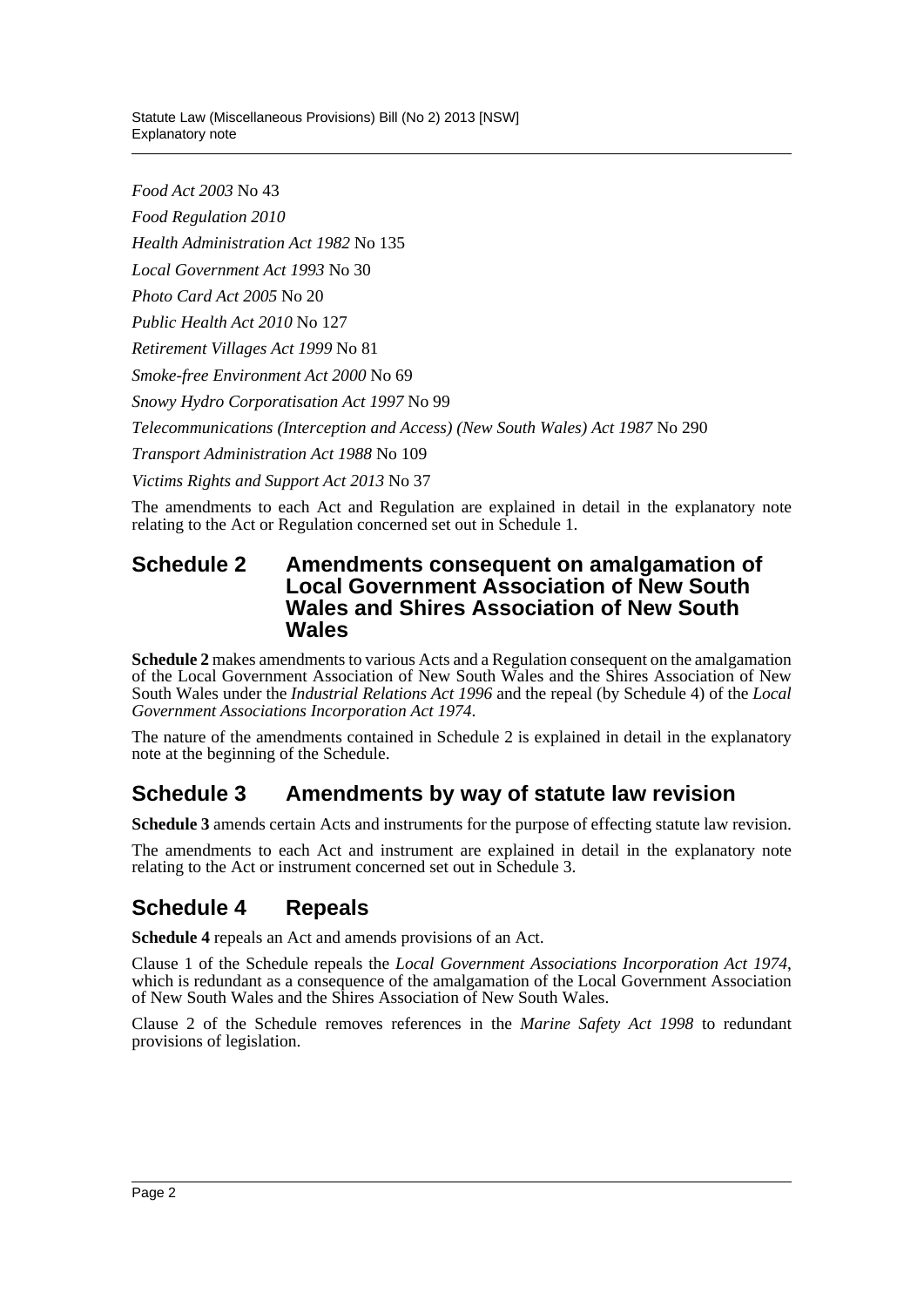### **Schedule 5 General savings, transitional and other provisions**

**Schedule 5** contains savings, transitional and other provisions of general effect.

The purpose of each provision is explained in detail in the explanatory note relating to the provision concerned set out in the Schedule.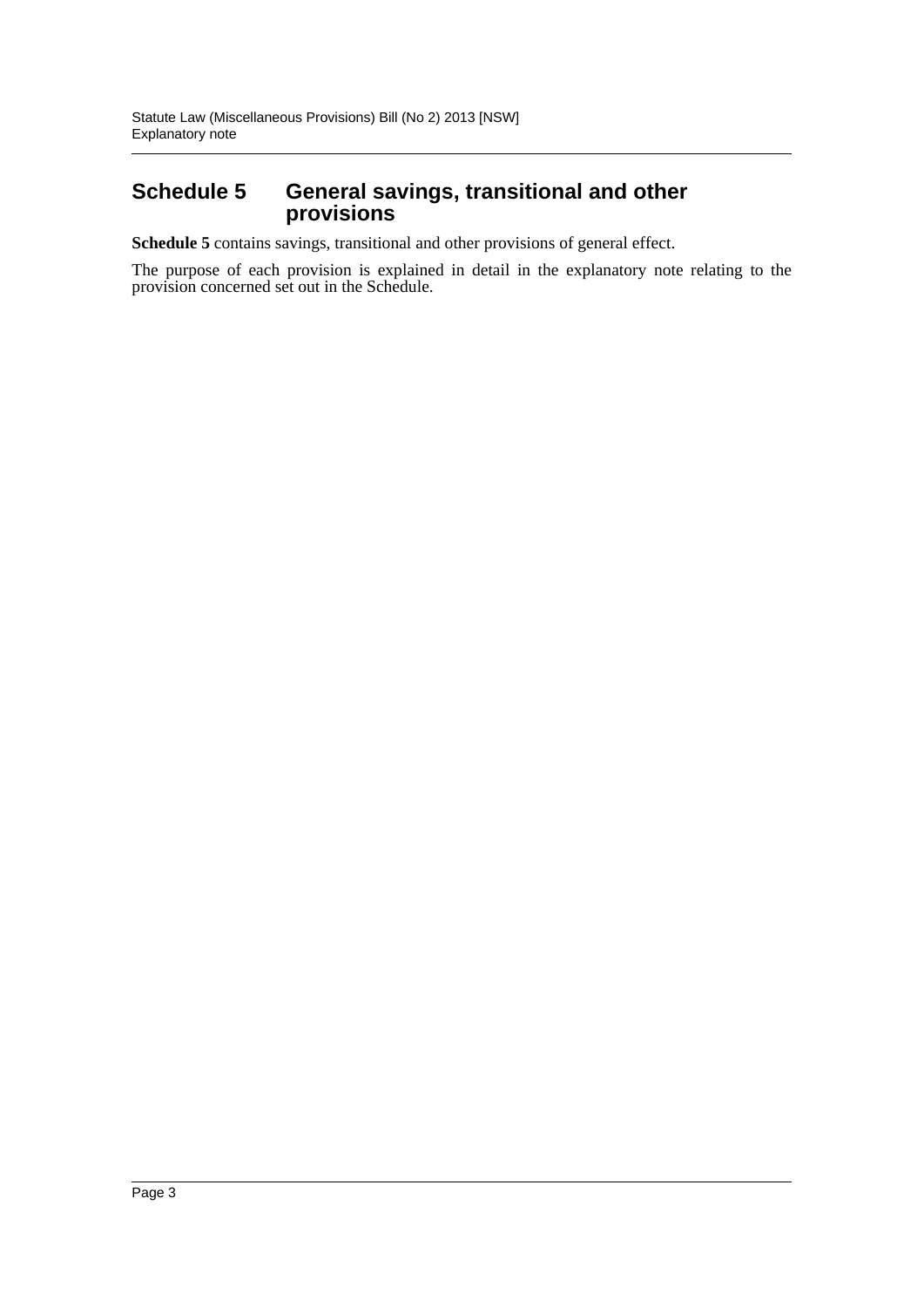First print



New South Wales

## **Statute Law (Miscellaneous Provisions) Bill (No 2) 2013**

## **Contents**

|                                                                                                                       | Page |
|-----------------------------------------------------------------------------------------------------------------------|------|
| Name of Act                                                                                                           | 2    |
| Commencement                                                                                                          | 2    |
| <b>Explanatory notes</b>                                                                                              | 2    |
| Minor amendments                                                                                                      | 3    |
| Amendments consequent on amalgamation of Local Government<br>Association of New South Wales and Shires Association of |      |
| New South Wales                                                                                                       | 10   |
| Amendments by way of statute law revision                                                                             | 13   |
| Repeals                                                                                                               | 22   |
| General savings, transitional and other provisions                                                                    | 23   |
|                                                                                                                       |      |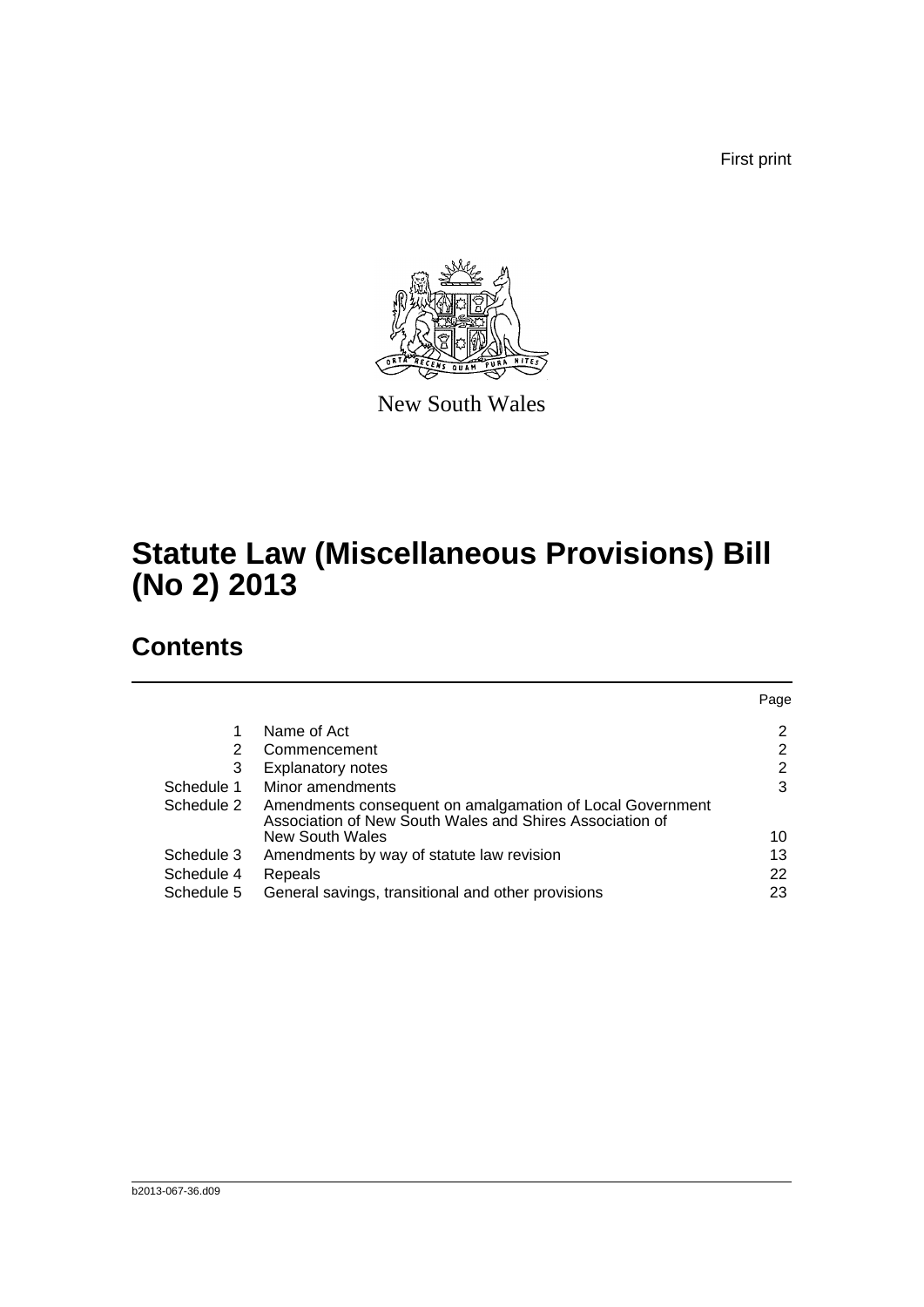

New South Wales

## **Statute Law (Miscellaneous Provisions) Bill (No 2) 2013**

No , 2013

### **A Bill for**

An Act to repeal an Act and to amend certain other Acts and instruments in various respects and for the purpose of effecting statute law revision; and to make certain savings.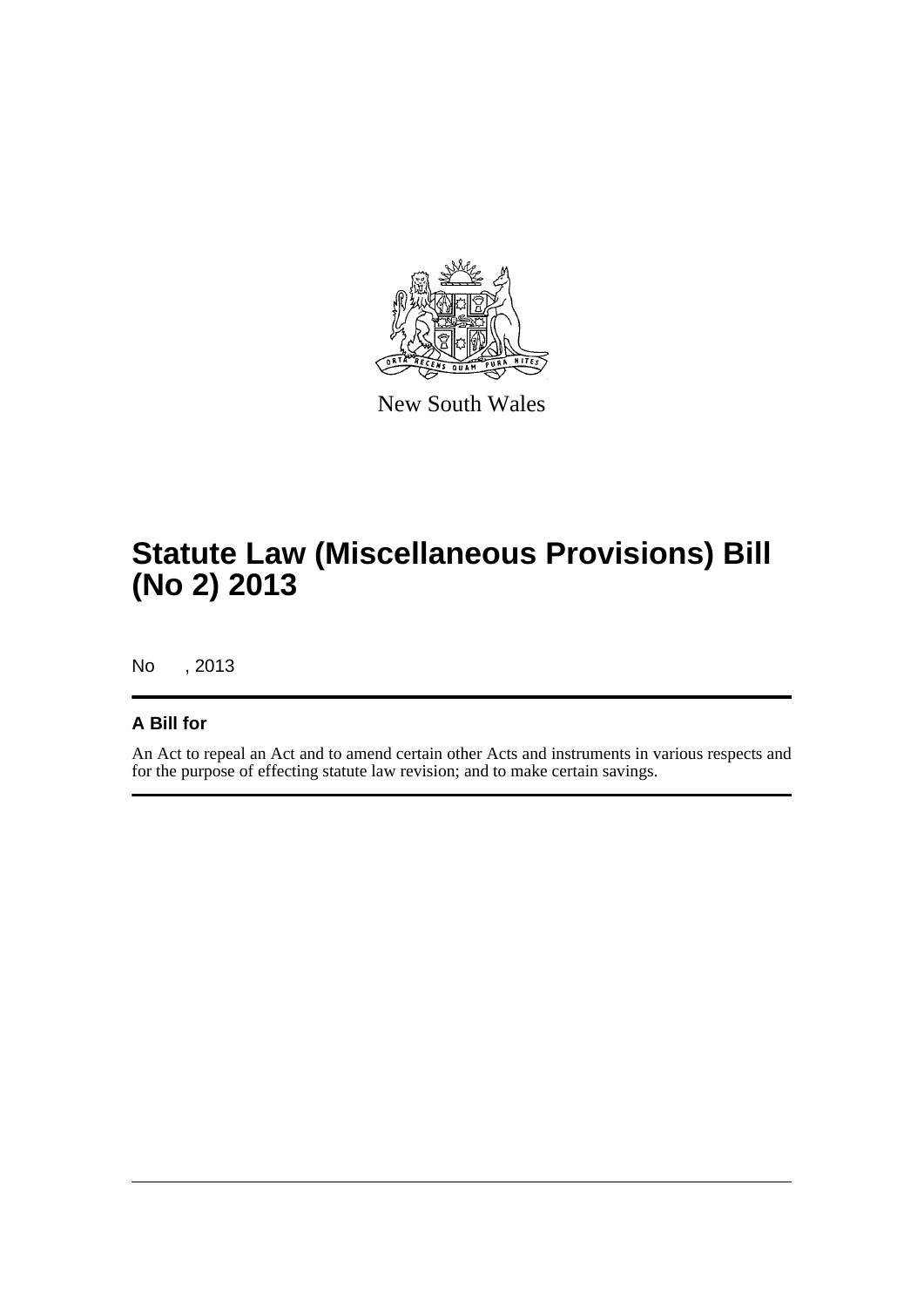Statute Law (Miscellaneous Provisions) Bill (No 2) 2013 [NSW]

<span id="page-5-2"></span><span id="page-5-1"></span><span id="page-5-0"></span>

|   |     | The Legislature of New South Wales enacts:                                                                                                                                                                                                                                 |                                                 |
|---|-----|----------------------------------------------------------------------------------------------------------------------------------------------------------------------------------------------------------------------------------------------------------------------------|-------------------------------------------------|
|   |     | Name of Act                                                                                                                                                                                                                                                                | $\overline{a}$                                  |
|   |     | This Act is the <i>Statute Law</i> ( <i>Miscellaneous Provisions</i> ) Act ( <i>No</i> 2) 2013.                                                                                                                                                                            | 3                                               |
| 2 |     | <b>Commencement</b>                                                                                                                                                                                                                                                        | 4                                               |
|   | (1) | This Act commences on 3 January 2014.                                                                                                                                                                                                                                      | 5                                               |
|   | (2) | However, the amendments made by the Schedules to this Act commence on the day<br>or days specified in those Schedules in relation to the amendments concerned. If a<br>commencement day is not specified, the amendments commence in accordance with<br>subsection $(1)$ . | 6<br>$\begin{array}{c} 7 \\ 8 \end{array}$<br>9 |
| 3 |     | <b>Explanatory notes</b>                                                                                                                                                                                                                                                   | 10                                              |
|   |     | The matter appearing under the heading "Explanatory note" in any of the Schedules<br>does not form part of this Act.                                                                                                                                                       | 11<br>12                                        |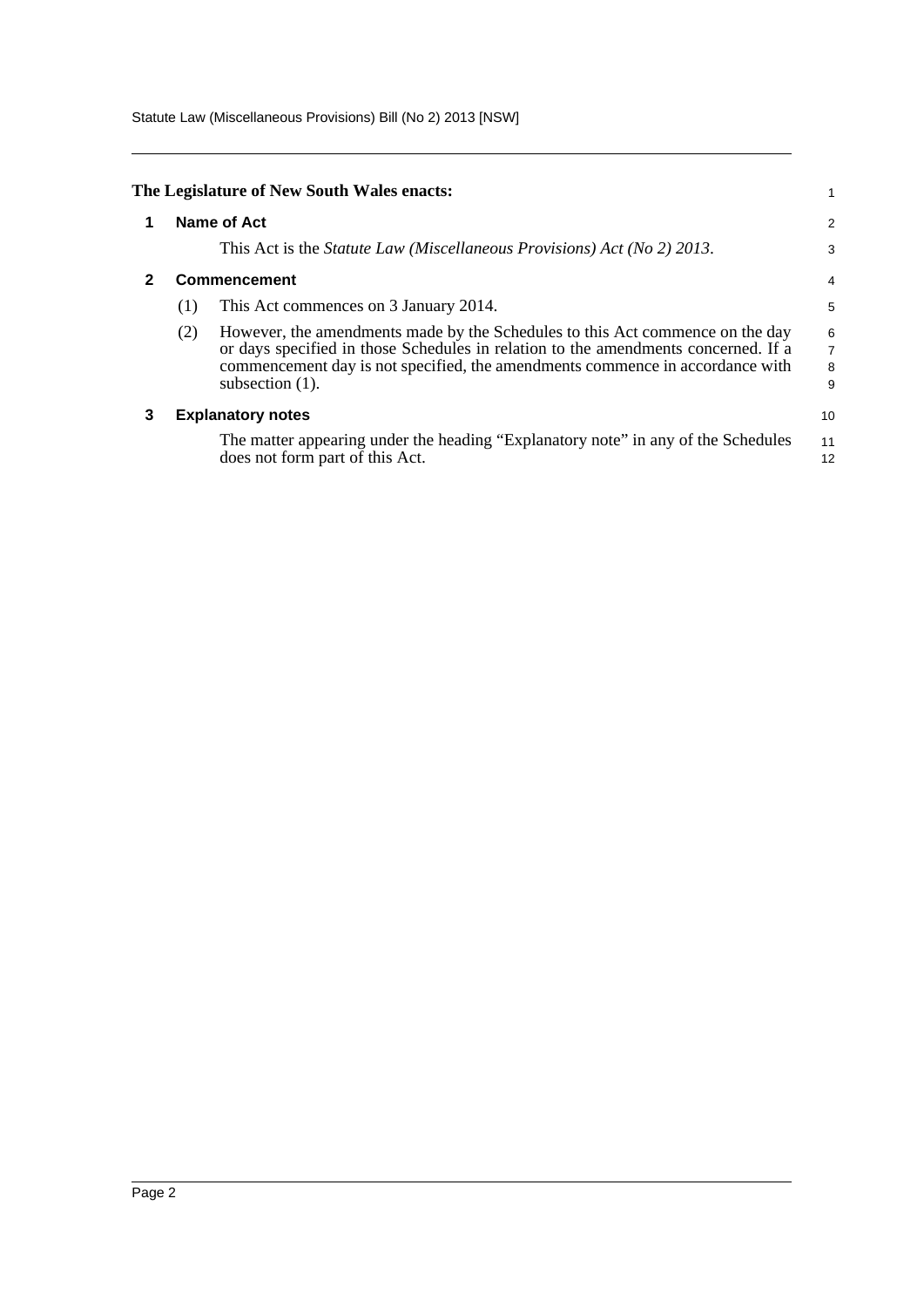<span id="page-6-0"></span>

|       | <b>Schedule 1</b>               |     | <b>Minor amendments</b>                                                                                                                                                                                                                                                                                                                                  | $\mathbf{1}$                |
|-------|---------------------------------|-----|----------------------------------------------------------------------------------------------------------------------------------------------------------------------------------------------------------------------------------------------------------------------------------------------------------------------------------------------------------|-----------------------------|
| 1.1   |                                 |     | <b>Associations Incorporation Act 2009 No 7</b>                                                                                                                                                                                                                                                                                                          | 2                           |
| $[1]$ |                                 |     | Section 74 Decision on application for voluntary cancellation                                                                                                                                                                                                                                                                                            | 3                           |
|       | Insert after section 74 $(3)$ : |     |                                                                                                                                                                                                                                                                                                                                                          | 4                           |
|       | (4)                             |     | Any notice to be given to an association under subsection $(3)$ must be sent by<br>post addressed to the association:                                                                                                                                                                                                                                    | $\mathbf 5$<br>$\,6\,$      |
|       |                                 | (a) | at the association's official address, or                                                                                                                                                                                                                                                                                                                | $\overline{7}$              |
|       |                                 | (b) | if the Director-General suspects that the association's official address is<br>no longer in use, at such other address as appears to the<br>Director-General to be an address that is used by the association.                                                                                                                                           | 8<br>$\boldsymbol{9}$<br>10 |
| $[2]$ |                                 |     | Section 76 Director-General may cancel registration                                                                                                                                                                                                                                                                                                      | 11                          |
|       |                                 |     | Omit "given to the association" from section 76 $(3)$ (a).                                                                                                                                                                                                                                                                                               | 12                          |
|       |                                 |     | Insert instead "sent to the association by registered post".                                                                                                                                                                                                                                                                                             | 13                          |
| $[3]$ | <b>Section 76 (4)</b>           |     |                                                                                                                                                                                                                                                                                                                                                          | 14                          |
|       |                                 |     | Insert "to be published in the Gazette and" after "fact".                                                                                                                                                                                                                                                                                                | 15                          |
| [4]   | <b>Section 76 (5)</b>           |     |                                                                                                                                                                                                                                                                                                                                                          | 16                          |
|       | Omit "registered".              |     |                                                                                                                                                                                                                                                                                                                                                          | 17                          |
| [5]   |                                 |     | Section 80 Effect of transfer of registration declaration                                                                                                                                                                                                                                                                                                | 18                          |
|       | Insert after section $80(2)$ :  |     |                                                                                                                                                                                                                                                                                                                                                          | 19                          |
|       | (3)                             |     | On cancelling an association's registration, the Director-General is to cause<br>notice of that fact to be published in the Gazette and to be given to the<br>association.                                                                                                                                                                               | 20<br>21<br>22              |
|       | (4)                             |     | Any notice to be given to an association under subsection $(3)$ must be sent by<br>post addressed to the association:                                                                                                                                                                                                                                    | 23<br>24                    |
|       |                                 | (a) | at the association's official address, or                                                                                                                                                                                                                                                                                                                | 25                          |
|       |                                 | (b) | if the Director-General suspects that the association's official address is<br>longer in use, at such other address as appears to<br>the<br>no<br>Director-General to be an address that is used by the association.                                                                                                                                     | 26<br>27<br>28              |
| [6]   |                                 |     | Section 82 Notice of cancellation to be sent to association                                                                                                                                                                                                                                                                                              | 29                          |
|       | Omit the section.               |     |                                                                                                                                                                                                                                                                                                                                                          | 30                          |
|       | <b>Explanatory note</b>         |     |                                                                                                                                                                                                                                                                                                                                                          | 31                          |
|       |                                 |     | The proposed amendments to the Associations Incorporation Act 2009 simplify the requirement for<br>the Director-General of the Department of Finance and Services to notify an association before and<br>after the cancellation of the association's registration by removing the requirement that notice of<br>cancellation be sent by registered post. | 32<br>33<br>34<br>35        |
|       | registered post.)               |     | Item [1] provides that, if the association's registration is cancelled voluntarily, notice of that<br>cancellation may be sent by ordinary post. (At present, section 82 requires the notice to be sent by                                                                                                                                               | 36<br>37<br>38              |
|       |                                 |     | Item [2] continues the requirement that a notice of the proposed involuntary cancellation of the<br>registration of an association (which states the ground or grounds of that cancellation and gives the<br>association and its members an opportunity to make submissions) must be sent by registered post.                                            | 39<br>40<br>41              |
|       |                                 |     | Item [3] continues the requirement for notice of the involuntary cancellation of an association's<br>registration to be published in the Gazette (an obligation presently found in section 82).                                                                                                                                                          | 42<br>43                    |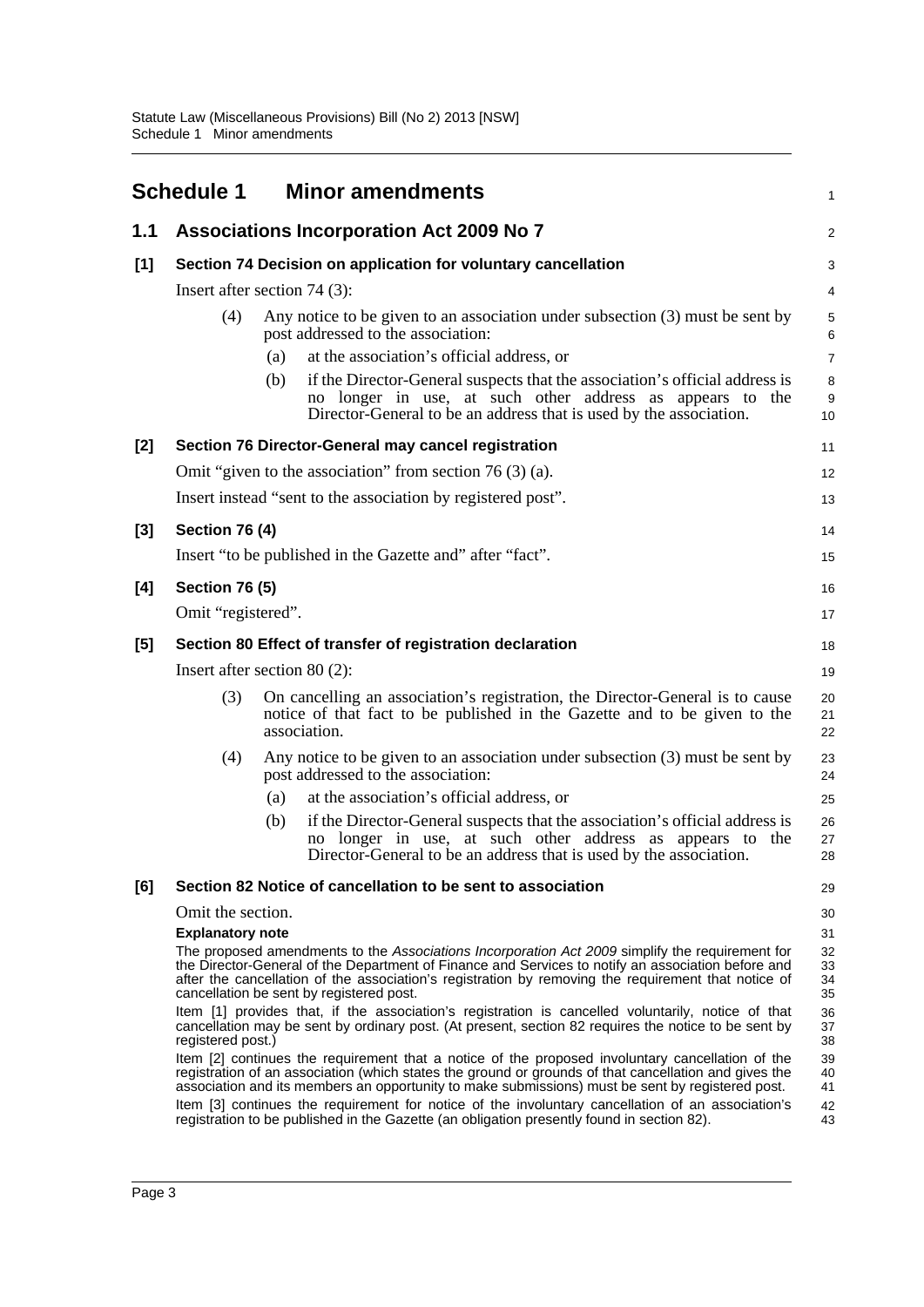|       |                                                                    | Item [4] provides that, if the association's registration is ultimately involuntarily cancelled, notice of<br>that cancellation may be sent by ordinary post (rather than by registered post, as currently required).                                                                                                                                                                                                                                                                                                                                                                                                                    | 1<br>$\frac{1}{2}$                           |
|-------|--------------------------------------------------------------------|------------------------------------------------------------------------------------------------------------------------------------------------------------------------------------------------------------------------------------------------------------------------------------------------------------------------------------------------------------------------------------------------------------------------------------------------------------------------------------------------------------------------------------------------------------------------------------------------------------------------------------------|----------------------------------------------|
|       |                                                                    | Item [5] requires notice of the cancellation of an association's registration after the transfer of its<br>registration to registration under a corresponding law to be published in the Gazette (an obligation<br>presently found in section 82) and to be sent to the association by ordinary post (rather than by<br>registered post, as currently required under section 82).                                                                                                                                                                                                                                                        | 3<br>$\overline{\mathcal{L}}$<br>5<br>6      |
|       |                                                                    | Item [6] omits a provision about the giving of notice of cancellations, which will be redundant as a<br>result of the other proposed amendments.                                                                                                                                                                                                                                                                                                                                                                                                                                                                                         | $\overline{7}$<br>8                          |
| 1.2   |                                                                    | <b>Environmental Planning and Assessment Act 1979 No 203</b>                                                                                                                                                                                                                                                                                                                                                                                                                                                                                                                                                                             | 9                                            |
| [1]   |                                                                    | Section 122I Appointment of authorised officers                                                                                                                                                                                                                                                                                                                                                                                                                                                                                                                                                                                          | 10                                           |
|       |                                                                    | Insert after section 122I (3):                                                                                                                                                                                                                                                                                                                                                                                                                                                                                                                                                                                                           | 11                                           |
|       | (3A)                                                               | If persons of a class are appointed as authorised officers, they need not be<br>provided with identification cards if the Director-General is satisfied that they<br>possess adequate identification as persons of that class.                                                                                                                                                                                                                                                                                                                                                                                                           | 12<br>13<br>14                               |
| [2]   | <b>Section 1221 (5)</b>                                            |                                                                                                                                                                                                                                                                                                                                                                                                                                                                                                                                                                                                                                          | 15                                           |
|       |                                                                    | Insert after subsection (4):                                                                                                                                                                                                                                                                                                                                                                                                                                                                                                                                                                                                             | 16                                           |
|       | (5)                                                                | In subsection (4), <i>identification card</i> means an identification card provided<br>under subsection (3) or identification of the kind referred to in<br>subsection (3A).                                                                                                                                                                                                                                                                                                                                                                                                                                                             | 17<br>18<br>19                               |
|       | <b>Explanatory note</b><br>of that class.                          | Item [1] of the proposed amendments to the Environmental Planning and Assessment Act 1979<br>provides that persons of a class appointed as authorised officers for certain enforcement purposes<br>need not be provided with identification cards if the Director-General of the Department of Planning<br>and Infrastructure is satisfied that they possess adequate identification as persons of that class. Item<br>[2] provides that such an authorised officer, in the course of exercising the functions of an authorised<br>officer, must, if requested to do so, produce the identification that he or she possesses as a person | 20<br>21<br>22<br>23<br>24<br>25<br>26<br>27 |
| 1.3   |                                                                    | <b>Food Act 2003 No 43</b>                                                                                                                                                                                                                                                                                                                                                                                                                                                                                                                                                                                                               | 28                                           |
| [1]   |                                                                    | <b>Section 106 Definitions</b>                                                                                                                                                                                                                                                                                                                                                                                                                                                                                                                                                                                                           | 29                                           |
|       |                                                                    | Omit the definition of <i>relevant enforcement agency</i> .                                                                                                                                                                                                                                                                                                                                                                                                                                                                                                                                                                              | 30                                           |
| [2]   |                                                                    | Sections 106E and 106F                                                                                                                                                                                                                                                                                                                                                                                                                                                                                                                                                                                                                   | 31                                           |
|       | Omit the sections.                                                 |                                                                                                                                                                                                                                                                                                                                                                                                                                                                                                                                                                                                                                          | 32                                           |
| $[3]$ |                                                                    | Section 106I Fees and charges payable under Division                                                                                                                                                                                                                                                                                                                                                                                                                                                                                                                                                                                     | 33                                           |
|       | Omit section $106I(2)$ .<br><b>Explanatory note</b><br>businesses. | Item [2] of the proposed amendments to the Food Act 2003 removes requirements for the proprietors<br>of certain food businesses to notify the relevant enforcement agency of the appointment of a food<br>safety supervisor and to give notice of any change in the information provided by the proprietor in<br>relation to the food safety supervisor. This information is verified during inspections of food<br>Items [1] and [3] make consequential amendments.                                                                                                                                                                     | 34<br>35<br>36<br>37<br>38<br>39<br>40<br>41 |
| 1.4   |                                                                    | <b>Food Regulation 2010</b>                                                                                                                                                                                                                                                                                                                                                                                                                                                                                                                                                                                                              | 42                                           |
| [1]   |                                                                    | <b>Part 2A, Division 4 Notices</b>                                                                                                                                                                                                                                                                                                                                                                                                                                                                                                                                                                                                       | 43                                           |
|       | Omit the Division.                                                 |                                                                                                                                                                                                                                                                                                                                                                                                                                                                                                                                                                                                                                          | 44                                           |
|       |                                                                    |                                                                                                                                                                                                                                                                                                                                                                                                                                                                                                                                                                                                                                          |                                              |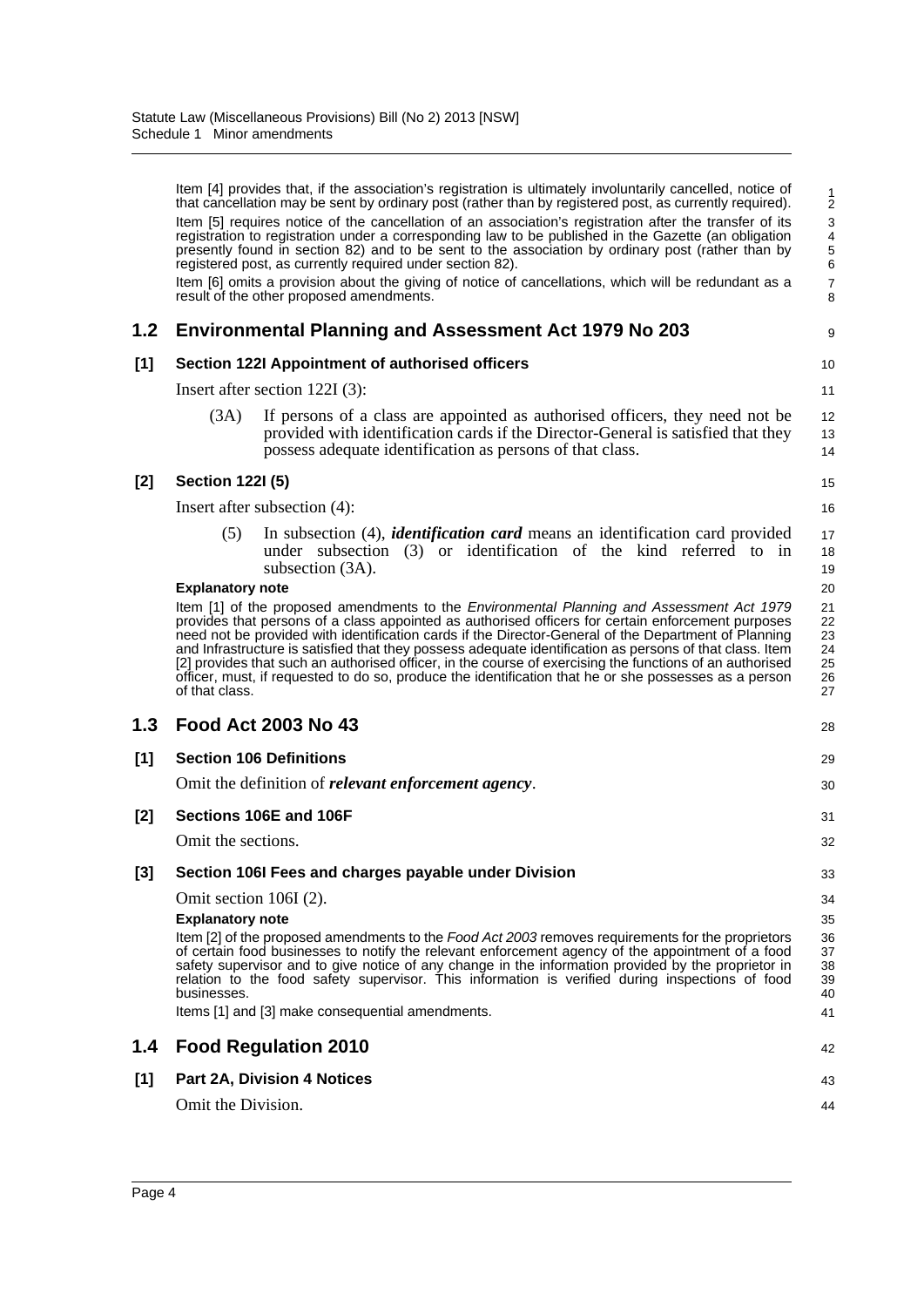| [2]   | <b>Schedule 2 Penalty notices</b>                                                                                                                                                                         | 1              |
|-------|-----------------------------------------------------------------------------------------------------------------------------------------------------------------------------------------------------------|----------------|
|       | Omit the matter relating to sections $106E(1)$ and $106F(1)$ from Part 1.                                                                                                                                 | $\overline{c}$ |
|       | <b>Explanatory note</b>                                                                                                                                                                                   | 3              |
|       | Item [1] of the proposed amendments to the Food Regulation 2010 (the Regulation) removes                                                                                                                  | 4              |
|       | provisions of the Regulation prescribing the information to be contained in notices regarding food<br>safety supervisors and exempting proprietors of certain food businesses from such requirements. The | 5<br>6         |
|       | proposed amendment is consequent on the repeal of certain provisions of the Food Act 2003 by                                                                                                              | $\overline{7}$ |
|       | Schedule 1.3.                                                                                                                                                                                             | 8              |
|       | Item [2] removes references to provisions of the Food Act 2003 that are repealed by Schedule 1.3<br>from a Schedule prescribing offences as penalty notice offences.                                      | 9<br>10        |
| 1.5   | <b>Health Administration Act 1982 No 135</b>                                                                                                                                                              | 11             |
|       | <b>Schedule 2A Health professional councils</b>                                                                                                                                                           | 12             |
|       | Insert in alphabetical order:                                                                                                                                                                             | 13             |
|       | Aboriginal and Torres Strait Islander Health Practice Council of New South<br>Wales established under the <i>Health Practitioner Regulation National Law</i>                                              | 14<br>15       |
|       | (NSW)                                                                                                                                                                                                     | 16             |
|       | <b>Explanatory note</b>                                                                                                                                                                                   | 17             |
|       | The proposed amendment to the Health Administration Act 1982 updates the list of health                                                                                                                   | 18             |
|       | professional councils, for which the Health Administration Corporation is to manage accounts, to<br>make it consistent with the Health Practitioner Regulation National Law (NSW).                        | 19<br>20       |
| 1.6   | <b>Local Government Act 1993 No 30</b>                                                                                                                                                                    | 21             |
|       | <b>Dictionary</b>                                                                                                                                                                                         | 22             |
|       | Omit "(other than a licence or permit under the <i>Forestry Act 2012</i> )" from paragraph (b) of<br>the definition of <i>lease</i> .                                                                     | 23<br>24       |
|       | Insert instead "(other than a licence under the <i>Forestry Act 2012</i> or a forest permit under                                                                                                         | 25             |
|       | that Act that authorises grazing for a period of less than 12 months, bee-farming or any                                                                                                                  | 26             |
|       | other activity that does not involve the occupation of a State forest)".                                                                                                                                  | 27             |
|       | <b>Explanatory note</b>                                                                                                                                                                                   | 28             |
|       | The proposed amendment to the Local Government Act 1993 ensures that local council rates will be<br>payable in respect of land in a State forest that is the subject of a forest permit issued under the  | 29             |
|       | Forestry Act 2012 for long-term grazing purposes or for purposes that involve the occupation of the                                                                                                       | 30<br>31       |
|       | land. The amendment reinstates the arrangement that existed prior to the commencement of the                                                                                                              | 32             |
|       | Forestry Act 2012 under which areas of State forest occupied under permit were rateable.                                                                                                                  | 33             |
| 1.7   | Photo Card Act 2005 No 20                                                                                                                                                                                 | 34             |
| $[1]$ | Section 18 Purposes for which photographs may be kept and used                                                                                                                                            | 35             |
|       | Omit "Division 2 or 3 of Part 5 (Forgery and false instrument offences)" from<br>section $18(1)(c)$ .                                                                                                     | 36<br>37       |
|       | Insert instead "Part 4AA (Fraud) or 4AB (Identity offences), Division 2 or 3 of Part 5<br>(Forgery) or Part 5A (False and misleading information)".                                                       | 38<br>39       |
| [2]   | Section 19 Release of photographs prohibited                                                                                                                                                              | 40             |
|       | Omit "Division 2 or 3 of Part 5 (Forgery and false instrument offences)" from<br>section 19 $(1)$ $(c)$ .                                                                                                 | 41<br>42       |
|       | Insert instead "Part 4AA (Fraud) or 4AB (Identity offences), Division 2 or 3 of Part 5<br>(Forgery) or Part 5A (False and misleading information)".                                                       | 43<br>44       |
|       |                                                                                                                                                                                                           |                |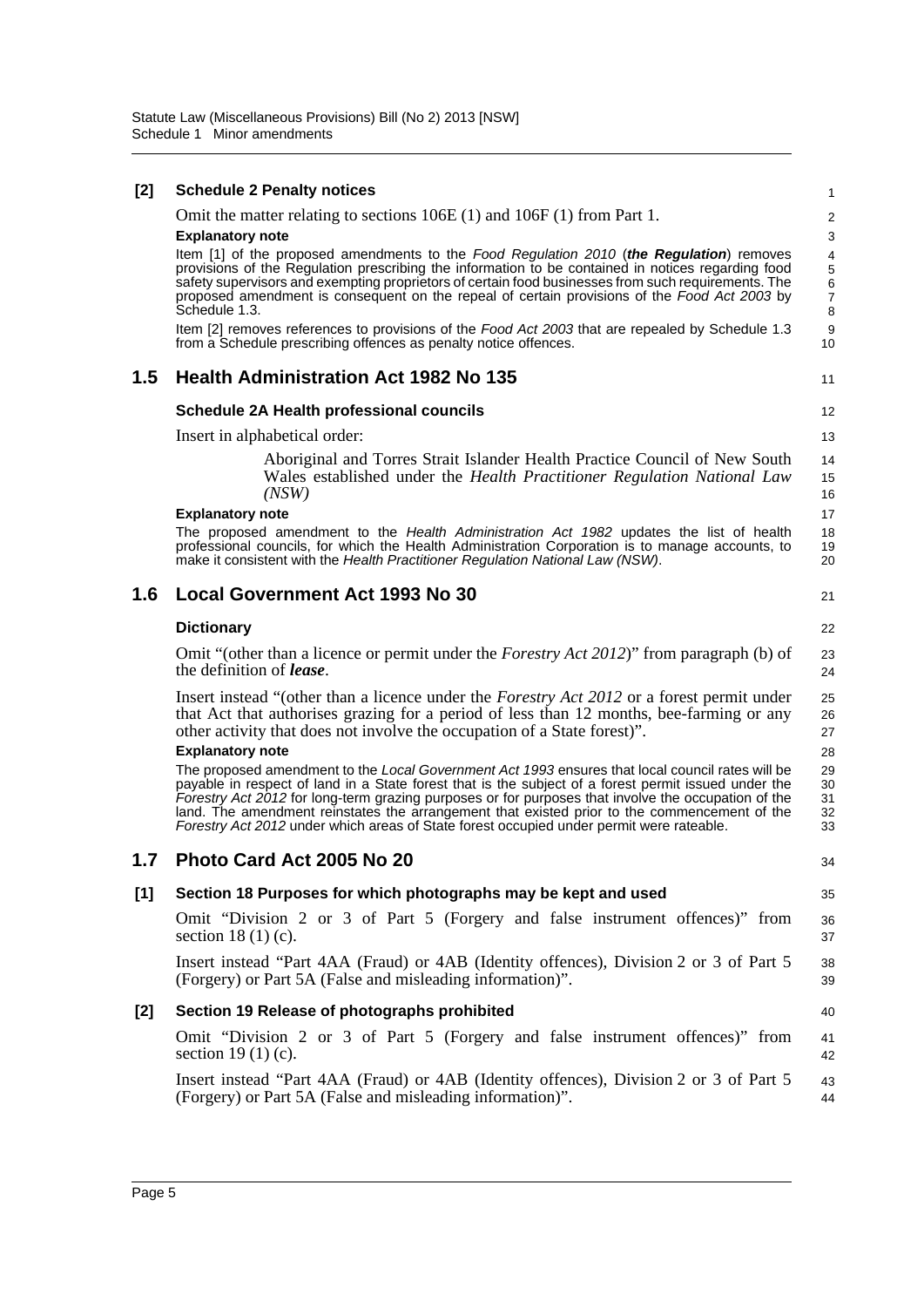|     | <b>Explanatory note</b>                                                                                                                                                                                                                                                                                                                                                                                                                                                                                                                                                                           | $\mathbf{1}$                                 |
|-----|---------------------------------------------------------------------------------------------------------------------------------------------------------------------------------------------------------------------------------------------------------------------------------------------------------------------------------------------------------------------------------------------------------------------------------------------------------------------------------------------------------------------------------------------------------------------------------------------------|----------------------------------------------|
|     | The proposed amendments to the Photo Card Act 2005 (the Act) update references in the Act to<br>provisions of the Crimes Act 1900 (the Crimes Act) which have been amended to modernise the law<br>relating to fraud and forgery offences and to create new offences relating to identity crime.                                                                                                                                                                                                                                                                                                  | $\sqrt{2}$<br>$\ensuremath{\mathsf{3}}$<br>4 |
|     | Item [1] amends a provision that allows for photographs to be kept and used for the purposes of<br>criminal investigations under the Act and under certain provisions of the Crimes Act in connection with<br>fraud, forgery and identity offences involving photo cards.                                                                                                                                                                                                                                                                                                                         | 5<br>6<br>7                                  |
|     | Item [2] amends a provision that allows for photographs and other photographic database matter to<br>be released for the purposes of conducting criminal proceedings under the Act and under certain<br>provisions of the Crimes Act in connection with fraud, forgery and identity offences involving photo<br>cards.                                                                                                                                                                                                                                                                            | 8<br>9<br>10<br>11                           |
| 1.8 | Public Health Act 2010 No 127                                                                                                                                                                                                                                                                                                                                                                                                                                                                                                                                                                     | 12                                           |
| [1] | <b>Section 85 Definitions</b>                                                                                                                                                                                                                                                                                                                                                                                                                                                                                                                                                                     | 13                                           |
|     | Omit "Division." from paragraph (c) of the definition of <i>child care facility</i> in section 85 (1).                                                                                                                                                                                                                                                                                                                                                                                                                                                                                            | 14                                           |
|     | Insert instead:                                                                                                                                                                                                                                                                                                                                                                                                                                                                                                                                                                                   | 15                                           |
|     | Division,                                                                                                                                                                                                                                                                                                                                                                                                                                                                                                                                                                                         | 16                                           |
|     | but does not include a service or facility declared by the regulations not to be<br>a child care facility for the purposes of this Division.                                                                                                                                                                                                                                                                                                                                                                                                                                                      | 17<br>18                                     |
| [2] | <b>Section 89, Definitions</b>                                                                                                                                                                                                                                                                                                                                                                                                                                                                                                                                                                    | 19                                           |
|     | Omit "woman" and "woman's" from the definition of <i>identifying particulars</i> .                                                                                                                                                                                                                                                                                                                                                                                                                                                                                                                | 20                                           |
|     | Insert instead "person" and "person's", respectively.<br><b>Explanatory note</b>                                                                                                                                                                                                                                                                                                                                                                                                                                                                                                                  | 21<br>22                                     |
|     | Item [1] of the proposed amendments to the Public Health Act 2010 (the Act) enables the regulations<br>to exclude certain services or facilities (including pre-school and after school care facilities) from the<br>definition of <i>child care facility</i> in Division 4 of Part 5 of the Act. This will allow the regulations to<br>exclude those facilities from the application of that Division, which sets out the responsibilities of<br>principals of child care facilities with respect to immunisation and outbreaks of vaccine preventable<br>diseases.                              | 23<br>24<br>25<br>26<br>27<br>28             |
|     | Item [2] replaces gender-specific language with gender-neutral language.                                                                                                                                                                                                                                                                                                                                                                                                                                                                                                                          | 29                                           |
| 1.9 | <b>Retirement Villages Act 1999 No 81</b>                                                                                                                                                                                                                                                                                                                                                                                                                                                                                                                                                         | 30                                           |
| [1] | <b>Section 4 Definitions</b>                                                                                                                                                                                                                                                                                                                                                                                                                                                                                                                                                                      | 31                                           |
|     | Omit "Department of Commerce" from paragraph (a) of the definition of <i>Director-General</i><br>in section $4(1)$ .                                                                                                                                                                                                                                                                                                                                                                                                                                                                              | 32<br>33                                     |
|     | Insert instead "Department of Finance and Services"                                                                                                                                                                                                                                                                                                                                                                                                                                                                                                                                               | 34                                           |
| [2] | Section 102A Meaning of "prescribed CPI variation"                                                                                                                                                                                                                                                                                                                                                                                                                                                                                                                                                | 35                                           |
|     | Omit "the village contract was entered into" from section 102A (1) (a).                                                                                                                                                                                                                                                                                                                                                                                                                                                                                                                           | 36                                           |
|     | Insert instead "the date that was 12 months before the date of the proposed variation".                                                                                                                                                                                                                                                                                                                                                                                                                                                                                                           | 37                                           |
|     | <b>Explanatory note</b><br>Item [2] of the proposed amendments to the Retirement Villages Act 1999 makes it clear that, in<br>relation to the first variation of recurrent charges under a village contract, movements in the Consumer<br>Price Index during the period commencing 12 months before the date of the proposed variation and<br>ending when notice of the proposed variation is given will be taken into account for the purposes of<br>determining which provisions of the Act apply to the giving of notice of such a variation.<br>Item [1] updates a reference to a Department. | 38<br>39<br>40<br>41<br>42<br>43<br>44       |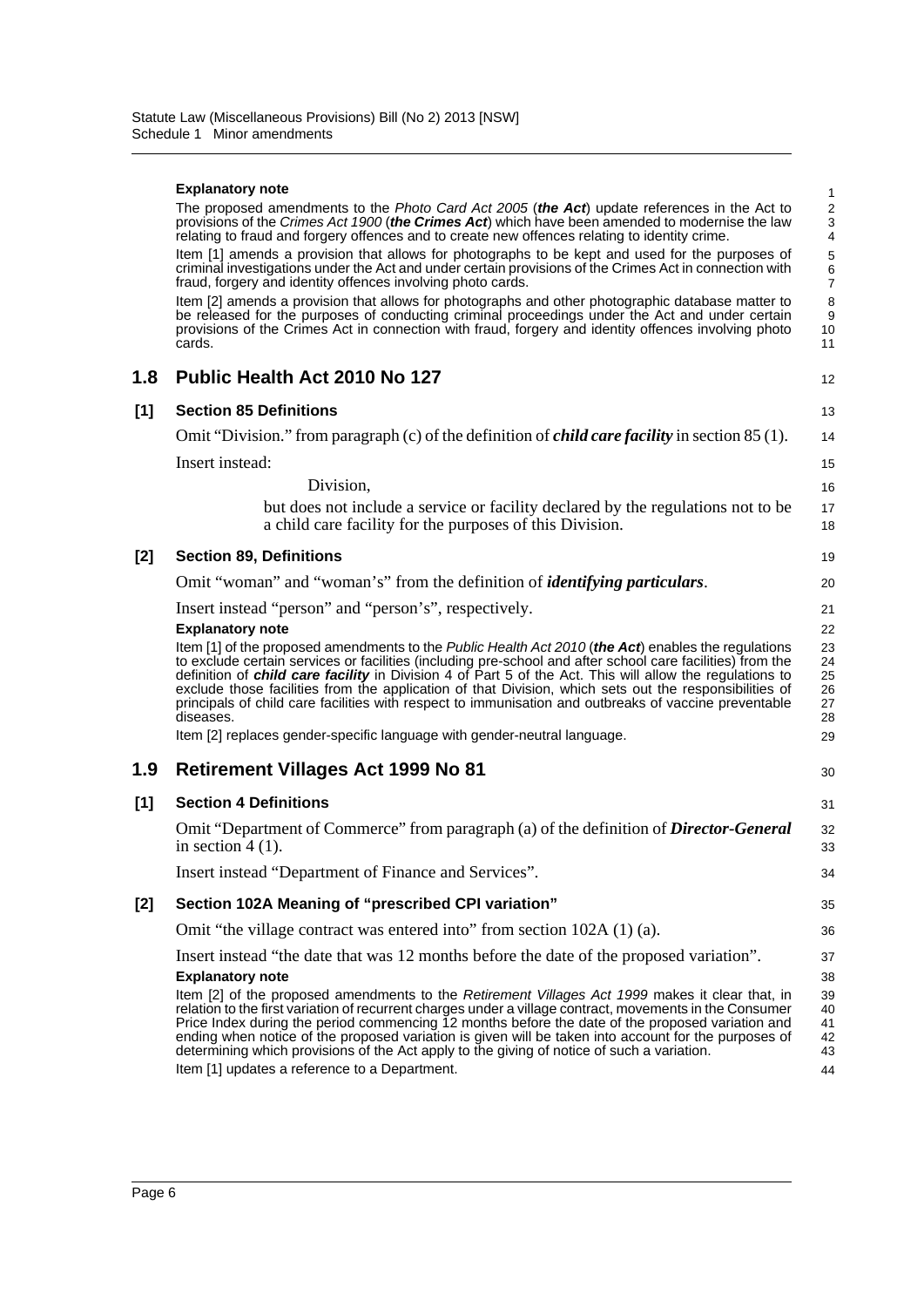|     | 1.10 Smoke-free Environment Act 2000 No 69                                                                                                                                                                                                                                                                                                                                                                                                                             | 1                                          |
|-----|------------------------------------------------------------------------------------------------------------------------------------------------------------------------------------------------------------------------------------------------------------------------------------------------------------------------------------------------------------------------------------------------------------------------------------------------------------------------|--------------------------------------------|
|     | <b>Section 14A</b>                                                                                                                                                                                                                                                                                                                                                                                                                                                     | $\overline{a}$                             |
|     | Insert after section 14:                                                                                                                                                                                                                                                                                                                                                                                                                                               | 3                                          |
|     | <b>14A</b><br>Police have functions of inspectors in transport-related smoke-free areas                                                                                                                                                                                                                                                                                                                                                                                | 4                                          |
|     | A police officer has the functions of an inspector in respect of a person<br>smoking in a smoke-free area referred to in section $6A(1)(d)$ –(h).                                                                                                                                                                                                                                                                                                                      | 5<br>6                                     |
|     | <b>Explanatory note</b><br>The proposed amendment to the Smoke-free Environment Act 2000 gives police officers the functions<br>of inspectors under that Act in order to deal with smokers on railway platforms and stations, ferry<br>wharves, light rail stops, bus stops and taxi ranks. These functions include the power to issue a<br>penalty notice and the power to require a person to stop smoking and to state his or her name and<br>address.              | $\overline{7}$<br>8<br>9<br>10<br>11<br>12 |
|     | 1.11 Snowy Hydro Corporatisation Act 1997 No 99                                                                                                                                                                                                                                                                                                                                                                                                                        | 13                                         |
| [1] | <b>Section 32 Local water extraction</b>                                                                                                                                                                                                                                                                                                                                                                                                                               | 14                                         |
|     | Omit "Water Administration Ministerial Corporation under" from section 32 (1).                                                                                                                                                                                                                                                                                                                                                                                         | 15                                         |
|     | Insert instead "Minister administering".                                                                                                                                                                                                                                                                                                                                                                                                                               | 16                                         |
| [2] | <b>Section 32 (1)</b>                                                                                                                                                                                                                                                                                                                                                                                                                                                  | 17                                         |
|     | Omit ", that is authorised to be collected and stored by the Snowy water licence, in the<br>Snowy water catchment".                                                                                                                                                                                                                                                                                                                                                    | 18<br>19                                   |
|     | Insert instead "under that Act in relation to water that is authorised by the Snowy water<br>licence to be collected and stored in the Snowy water catchment".                                                                                                                                                                                                                                                                                                         | 20<br>21                                   |
|     | <b>Explanatory note</b><br>Item [1] of the proposed amendments to the Snowy Hydro Corporatisation Act 1997 replaces a<br>reference to the Water Administration Ministerial Corporation (the Corporation) in section 32 (1) of<br>that Act with a reference to the Minister administering the Water Management Act 2000 (the<br><b>Minister</b> ). It is the Minister, and not the Corporation, who may grant the licence and approvals<br>referred to in that section. | 22<br>23<br>24<br>25<br>26<br>27           |
|     | Item [2] clarifies that what is authorised by the Snowy water licence to be collected and stored in the<br>Snowy water catchment is water and changes the word order of the section to make it more readable.                                                                                                                                                                                                                                                          | 28<br>29                                   |
|     | 1.12 Telecommunications (Interception and Access) (New South Wales)<br>Act 1987 No 290                                                                                                                                                                                                                                                                                                                                                                                 | 30<br>31                                   |
| [1] | <b>Section 3 Definitions</b>                                                                                                                                                                                                                                                                                                                                                                                                                                           | 32                                         |
|     | Omit "or a Deputy Commissioner of Police" from paragraph (a) of the definition of<br><i>certifying officer</i> in section 3 (1).                                                                                                                                                                                                                                                                                                                                       | 33<br>34                                   |
|     | Insert instead ", a Deputy Commissioner of Police, a police officer whose rank is equivalent<br>to that of Assistant Commissioner of the Australian Federal Police or a person authorised<br>to be a certifying officer of the Police Force under section 5AC (4) of the Commonwealth<br>Act".                                                                                                                                                                         | 35<br>36<br>37<br>38                       |
| [2] | Section 3 (1), definition of "certifying officer"                                                                                                                                                                                                                                                                                                                                                                                                                      | 39                                         |
|     | Omit paragraphs (c) and (d). Insert instead:                                                                                                                                                                                                                                                                                                                                                                                                                           | 40                                         |
|     | in the case of the Independent Commission Against Corruption:<br>(c)                                                                                                                                                                                                                                                                                                                                                                                                   | 41                                         |
|     | the Commissioner or an Assistant Commissioner of that Commission,<br>(i)<br>or                                                                                                                                                                                                                                                                                                                                                                                         | 42<br>43                                   |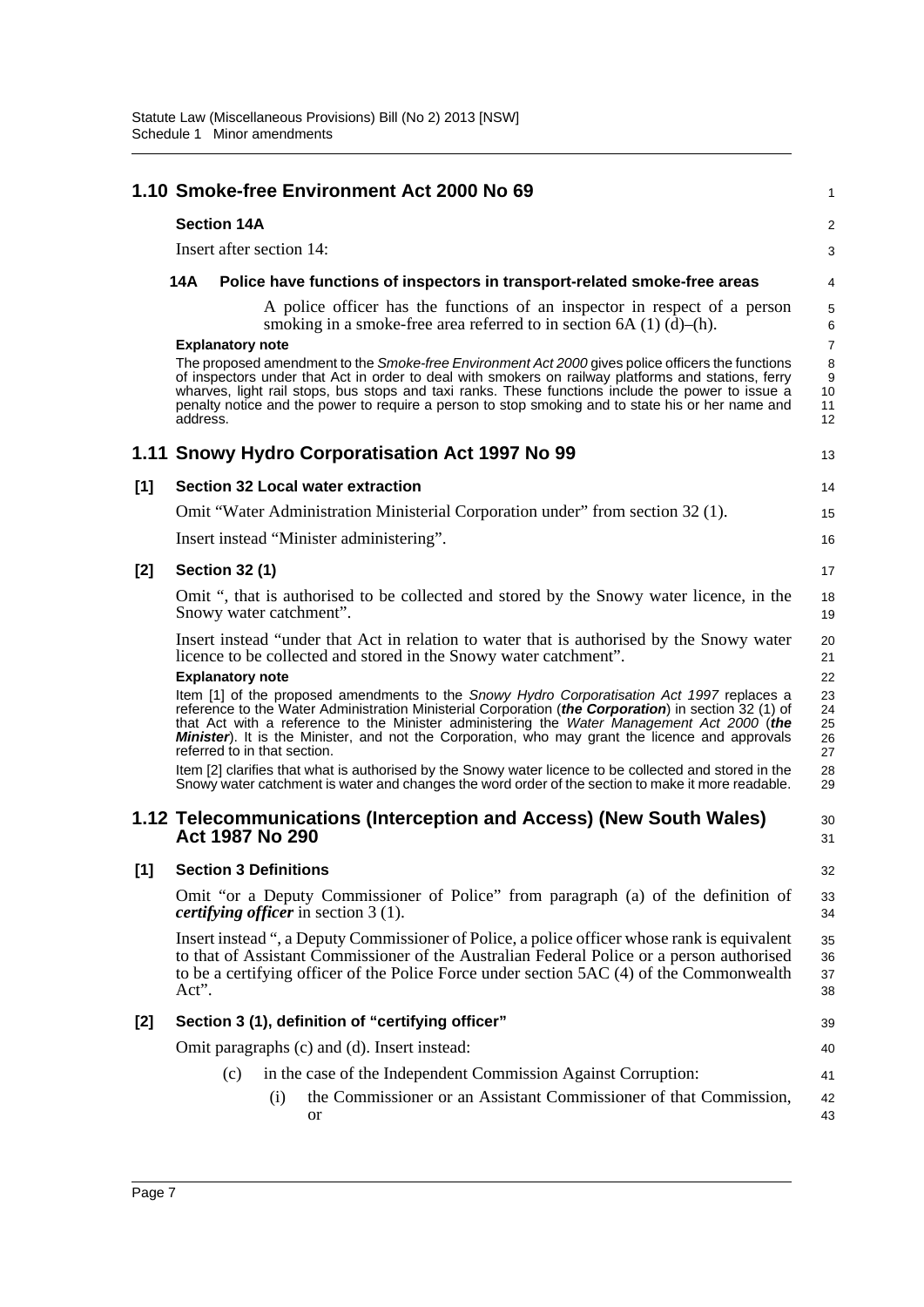|       |                                      | (ii)   | a person authorised to be a certifying officer of the Independent<br>Commission Against Corruption under section 5AC (6) of the<br>Commonwealth Act, or                                                                                                                                                                                                                                                                                                                                                                                                                                                                      | $\mathbf{1}$<br>$\sqrt{2}$<br>3  |
|-------|--------------------------------------|--------|------------------------------------------------------------------------------------------------------------------------------------------------------------------------------------------------------------------------------------------------------------------------------------------------------------------------------------------------------------------------------------------------------------------------------------------------------------------------------------------------------------------------------------------------------------------------------------------------------------------------------|----------------------------------|
|       | (d)                                  |        | in the case of the Police Integrity Commission:                                                                                                                                                                                                                                                                                                                                                                                                                                                                                                                                                                              | 4                                |
|       |                                      | (i)    | the Commissioner or an Assistant Commissioner of that Commission,<br><sub>or</sub>                                                                                                                                                                                                                                                                                                                                                                                                                                                                                                                                           | 5<br>6                           |
|       |                                      | (ii)   | a person authorised to be a certifying officer of the Police Integrity<br>Commission under section 5AC (8) of the Commonwealth Act, or                                                                                                                                                                                                                                                                                                                                                                                                                                                                                       | $\boldsymbol{7}$<br>8            |
| $[3]$ |                                      |        | Section 3 (1), definition of "permitted purpose"                                                                                                                                                                                                                                                                                                                                                                                                                                                                                                                                                                             | 9                                |
|       | Insert after paragraph $(f)$ $(i)$ : |        |                                                                                                                                                                                                                                                                                                                                                                                                                                                                                                                                                                                                                              | 10                               |
|       |                                      | (ia)   | an investigation under the <i>Police Integrity Commission Act 1996</i> of<br>corrupt conduct (within the meaning of section 5A of that Act) of an<br>administrative officer (within the meaning of that Act), or                                                                                                                                                                                                                                                                                                                                                                                                             | 11<br>12<br>13                   |
|       |                                      | $(ib)$ | an investigation under the <i>Police Integrity Commission Act 1996</i> of<br>misconduct (within the meaning of section 5B of that Act) of a Crime<br>Commission officer (within the meaning of that Act), or                                                                                                                                                                                                                                                                                                                                                                                                                 | 14<br>15<br>16                   |
| [4]   |                                      |        | Section 3 (1), definition of "permitted purpose"                                                                                                                                                                                                                                                                                                                                                                                                                                                                                                                                                                             | 17                               |
|       |                                      |        | Omit "such an investigation" from paragraph (f) (ii).                                                                                                                                                                                                                                                                                                                                                                                                                                                                                                                                                                        | 18                               |
|       |                                      |        | Insert instead "an investigation covered by subparagraph (i), (ia) or (ib)".                                                                                                                                                                                                                                                                                                                                                                                                                                                                                                                                                 | 19                               |
|       | <b>Explanatory note</b>              |        |                                                                                                                                                                                                                                                                                                                                                                                                                                                                                                                                                                                                                              | 20                               |
|       | <b>Commonwealth Act.</b>             |        | The proposed amendments to the Telecommunications (Interception and Access) (New South<br>Wales) Act 1987 (the Principal Act) bring certain definitions in the Principal Act into line with those<br>in the Telecommunications (Interception and Access) Act 1979 of the Commonwealth (the                                                                                                                                                                                                                                                                                                                                   | 21<br>22<br>23<br>24             |
|       |                                      |        | Items [1] and [2] extend the definition of certifying officer to include members of staff authorised to<br>act as such officers under section 5AC of the Commonwealth Act. This includes members authorised<br>by the Commissioners of the Police Force, the Independent Commission Against Corruption and the<br>Police Integrity Commission. In the case of the Police Force, the amendments also authorise high<br>ranking police officers to act as certifying officers under the Principal Act. The proposed amendments<br>will enable such members of staff to certify documents connected with the issue of warrants. | 25<br>26<br>27<br>28<br>29<br>30 |
|       |                                      |        | Item [3] expands the definition of <i>permitted purpose</i> to include purposes connected with the<br>investigation of Police Force administrative officers and Crime Commission officers (to enable the<br>Police Integrity Commission to retain intercepted information for those purposes). Item [4] allows for<br>intercepted information to be retained for the purposes of a report on any such investigation.                                                                                                                                                                                                         | 31<br>32<br>33<br>34             |
|       |                                      |        | 1.13 Transport Administration Act 1988 No 109                                                                                                                                                                                                                                                                                                                                                                                                                                                                                                                                                                                | 35                               |
| [1]   | <b>Section 3 Definitions</b>         |        |                                                                                                                                                                                                                                                                                                                                                                                                                                                                                                                                                                                                                              | 36                               |
|       |                                      |        | Omit the definition of Sydney Metro from section $3(1)$ .                                                                                                                                                                                                                                                                                                                                                                                                                                                                                                                                                                    | 37                               |
| [2]   |                                      |        | <b>Section 56 Application of Division</b>                                                                                                                                                                                                                                                                                                                                                                                                                                                                                                                                                                                    | 38                               |
|       | Omit section 56 (d).                 |        |                                                                                                                                                                                                                                                                                                                                                                                                                                                                                                                                                                                                                              | 39                               |
| [3]   | <b>Section 65 Definitions</b>        |        |                                                                                                                                                                                                                                                                                                                                                                                                                                                                                                                                                                                                                              | 40                               |
|       |                                      |        | Omit paragraph (j) of the definition of <i>transport authority</i> .                                                                                                                                                                                                                                                                                                                                                                                                                                                                                                                                                         | 41                               |
| [4]   | <b>Section 89 Definitions</b>        |        |                                                                                                                                                                                                                                                                                                                                                                                                                                                                                                                                                                                                                              | 42                               |
|       |                                      |        | Omit ", Sydney Metro" from the definition of <i>rail authority</i> .                                                                                                                                                                                                                                                                                                                                                                                                                                                                                                                                                         | 43                               |
| [5]   |                                      |        | Section 107 Definition of "transport authority"                                                                                                                                                                                                                                                                                                                                                                                                                                                                                                                                                                              | 44                               |
|       | Omit section $107$ (1) (e).          |        |                                                                                                                                                                                                                                                                                                                                                                                                                                                                                                                                                                                                                              | 45                               |
|       |                                      |        |                                                                                                                                                                                                                                                                                                                                                                                                                                                                                                                                                                                                                              |                                  |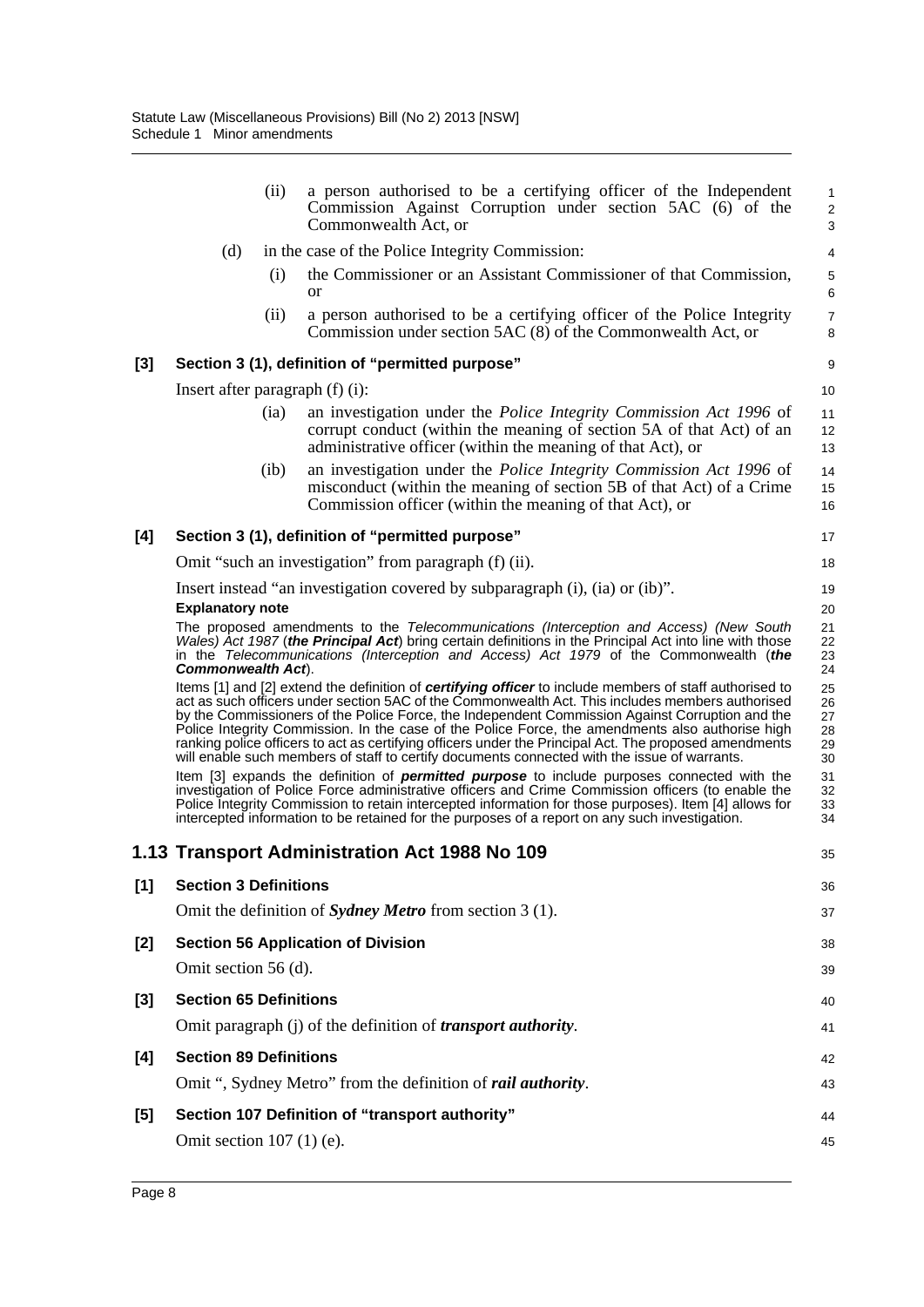| [6]   |                                                     |        | <b>Schedule 5 Extended leave for certain staff</b>                                                                                                                                                                                                                                                                                                                                                                                                                                                    | 1                                      |
|-------|-----------------------------------------------------|--------|-------------------------------------------------------------------------------------------------------------------------------------------------------------------------------------------------------------------------------------------------------------------------------------------------------------------------------------------------------------------------------------------------------------------------------------------------------------------------------------------------------|----------------------------------------|
|       |                                                     |        | Omit paragraph (h) of the definition of <b><i>Authority</i></b> in clause 2.                                                                                                                                                                                                                                                                                                                                                                                                                          | $\overline{a}$                         |
| $[7]$ | <b>Schedule 8A Sydney Metro</b>                     |        |                                                                                                                                                                                                                                                                                                                                                                                                                                                                                                       | 3                                      |
|       | Omit the Schedule.<br><b>Explanatory note</b>       |        | The proposed amendments to the <i>Transport Administration Act 1988</i> repeal redundant provisions<br>relating to Sydney Metro, which was dissolved on 1 July 2013.                                                                                                                                                                                                                                                                                                                                  | 4<br>5<br>6<br>7                       |
|       |                                                     |        | 1.14 Victims Rights and Support Act 2013 No 37                                                                                                                                                                                                                                                                                                                                                                                                                                                        | 8                                      |
| [1]   | proceedings                                         |        | Section 113 Inadmissibility and use of certain evidence in subsequent legal                                                                                                                                                                                                                                                                                                                                                                                                                           | 9<br>10                                |
|       |                                                     |        | Omit section 113 (1). Insert instead:                                                                                                                                                                                                                                                                                                                                                                                                                                                                 | 11                                     |
|       | (1)                                                 |        | Despite any rule of law to the contrary:                                                                                                                                                                                                                                                                                                                                                                                                                                                              | 12                                     |
|       |                                                     | (a)    | an application for victims support and any documents supporting the<br>application (whether or not furnished when the application is lodged) or<br>any documents furnished to, or prepared by or on behalf of, the<br>Commissioner at any time in connection with the application, and                                                                                                                                                                                                                | 13<br>14<br>15<br>16                   |
|       |                                                     | (b)    | an application for statutory compensation or for payment for approved<br>counselling services under the Victims Support and Rehabilitation Act<br>1996 and any documents supporting the application (whether or not<br>furnished when the application is lodged) or any documents or<br>transcript of evidence in a hearing of the application furnished to, or<br>prepared by or on behalf of, the Tribunal at any time in connection with<br>the application under that Act,                        | 17<br>18<br>19<br>20<br>21<br>22<br>23 |
|       |                                                     | based. | are not admissible as evidence in any legal proceedings (whether criminal or<br>civil) other than criminal proceedings in which the applicant is the accused<br>arising from substantially the same facts as those on which the application is                                                                                                                                                                                                                                                        | 24<br>25<br>26<br>27                   |
| $[2]$ | Section 113 (2) (b)                                 |        |                                                                                                                                                                                                                                                                                                                                                                                                                                                                                                       | 28                                     |
|       | <b>Explanatory note</b><br>consequential amendment. |        | Omit "for victims support". Insert instead "of a kind referred to in subsection (1)".<br>Item [1] of the proposed amendments to the Victims Rights and Support Act 2013 preserves the<br>protections that applied pursuant to section 84 of the Victims Support and Rehabilitation Act 1996<br>before that Act was repealed (in respect of the inadmissibility of evidence relating to applications for<br>statutory compensation or for payment for approved counselling services). Item [2] makes a | 29<br>30<br>31<br>32<br>33<br>34<br>35 |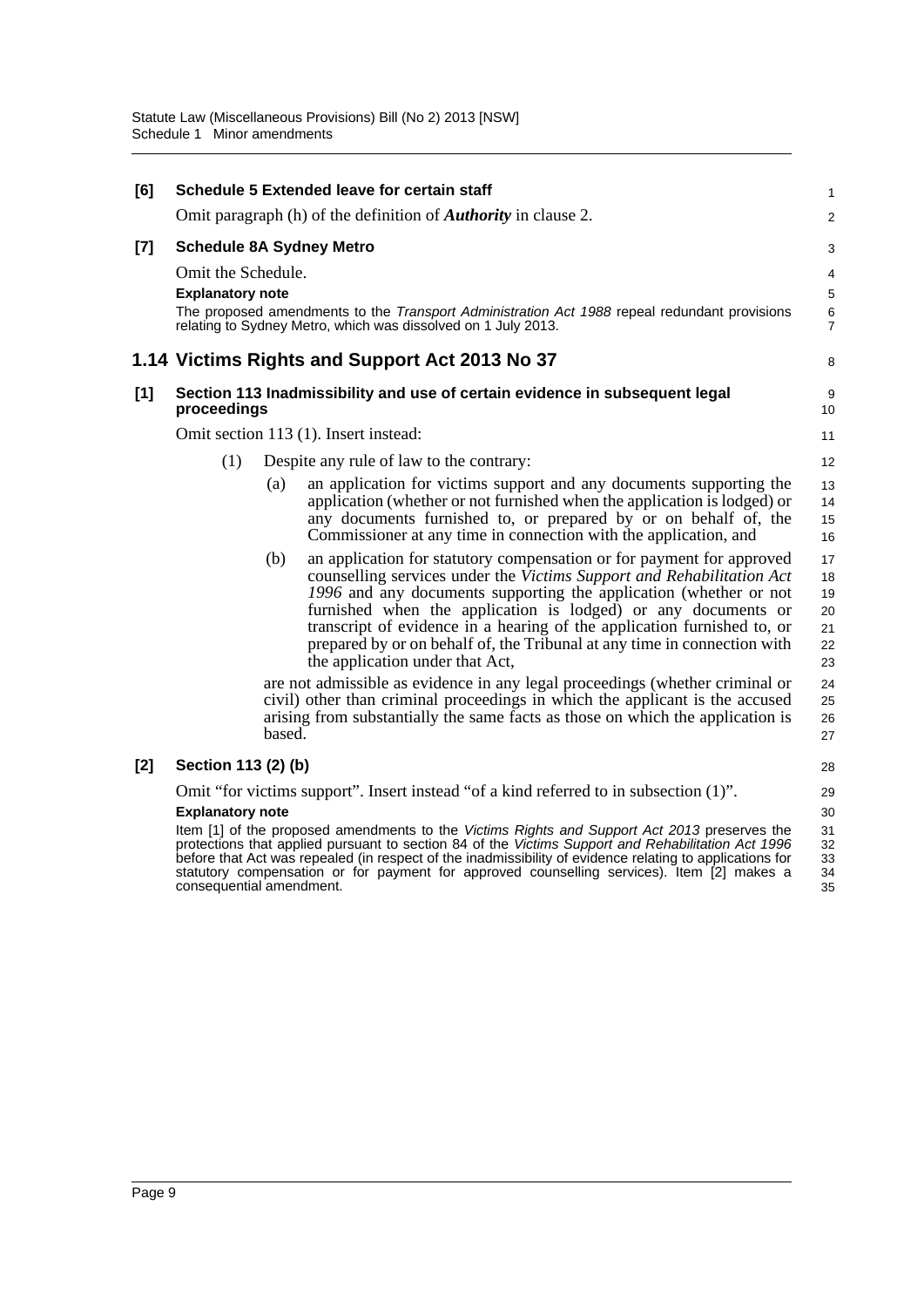### <span id="page-13-0"></span>**Schedule 2 Amendments consequent on amalgamation of Local Government Association of New South Wales and Shires Association of New South Wales**

3 4 5

20

21 22 23

1  $\overline{2}$ 

#### **Explanatory note**

The proposed amendments are consequent on the amalgamation of the Local Government Association of New South Wales and the Shires Association of New South Wales (*the former Associations*) and the repeal by the proposed Act of the *Local Government Associations Incorporation Act 1974* (*the repealed Act*). The former Associations were constituted and incorporated pursuant to the repealed Act and subsequently registered as industrial organisations of employers, and incorporated, under the *Industrial Relations Act 1996*. On 1 March 2013, the former Associations were amalgamated under the *Industrial Relations Act 1996* to form the Local Government and Shires Association of New South Wales (*the amalgamated Association*). The amalgamated Association is registered as an industrial organisation of employers, and incorporated, under the *Industrial Relations Act 1996*. As the amalgamated Association now functions under the *Industrial Relations Act 1996*, the repealed Act no longer has any operation. The proposed amendments ensure that certain functions exercised under various Acts by the former Associations (in particular, in relation to the nomination of members of statutory bodies) continue to be exercised by the amalgamated Association. 10 11 12 13 14 15 16 17 18 19

|     | 2.1 Coastal Protection Act 1979 No 13               |
|-----|-----------------------------------------------------|
| [1] | <b>Section 12 Constitution of NSW Coastal Panel</b> |

Omit "Associations" wherever occurring in section 12 (2) (c) and (e). Insert instead "Association".

| [2]   | <b>Schedule 2 Constitution and procedure of Coastal Panel</b>                                                                              | 24       |
|-------|--------------------------------------------------------------------------------------------------------------------------------------------|----------|
|       | Omit "Associations" where firstly occurring and "Local Government and Shires"<br>Associations" where secondly occurring from clause 5 (3). | 25<br>26 |
|       | Insert instead "Association of New South Wales" and "Association", respectively.                                                           | 27       |
| 2.2   | Energy and Utilities Administration Act 1987 No 103                                                                                        | 28       |
|       | Section 34L Special provisions relating to contributions orders applying to State<br>water agencies                                        | 29<br>30 |
|       | Omit "Associations" from section 34L (2) (b). Insert instead "Association".                                                                | 31       |
|       |                                                                                                                                            |          |
| 2.3   | <b>Environmental Planning and Assessment Act 1979 No 203</b>                                                                               | 32       |
| $[1]$ | <b>Section 117 Directions by the Minister</b>                                                                                              | 33       |
|       | Omit "Associations" from section 117 (4A). Insert instead "Association".                                                                   | 34       |
| [2]   | Section 118 Appointment of planning administrator, planning assessment panel or<br>regional panel                                          | 35<br>36 |
|       | Omit "Associations" from section 118 (6). Insert instead "Association".                                                                    | 37       |
| [3]   | <b>Schedule 4 Joint Regional Planning Panels</b>                                                                                           | 38       |

#### **[4] Schedule 4, clause 2 (2) (a)** Omit "Associations fail to notify their". Insert instead "Association fails to notify its". 40 41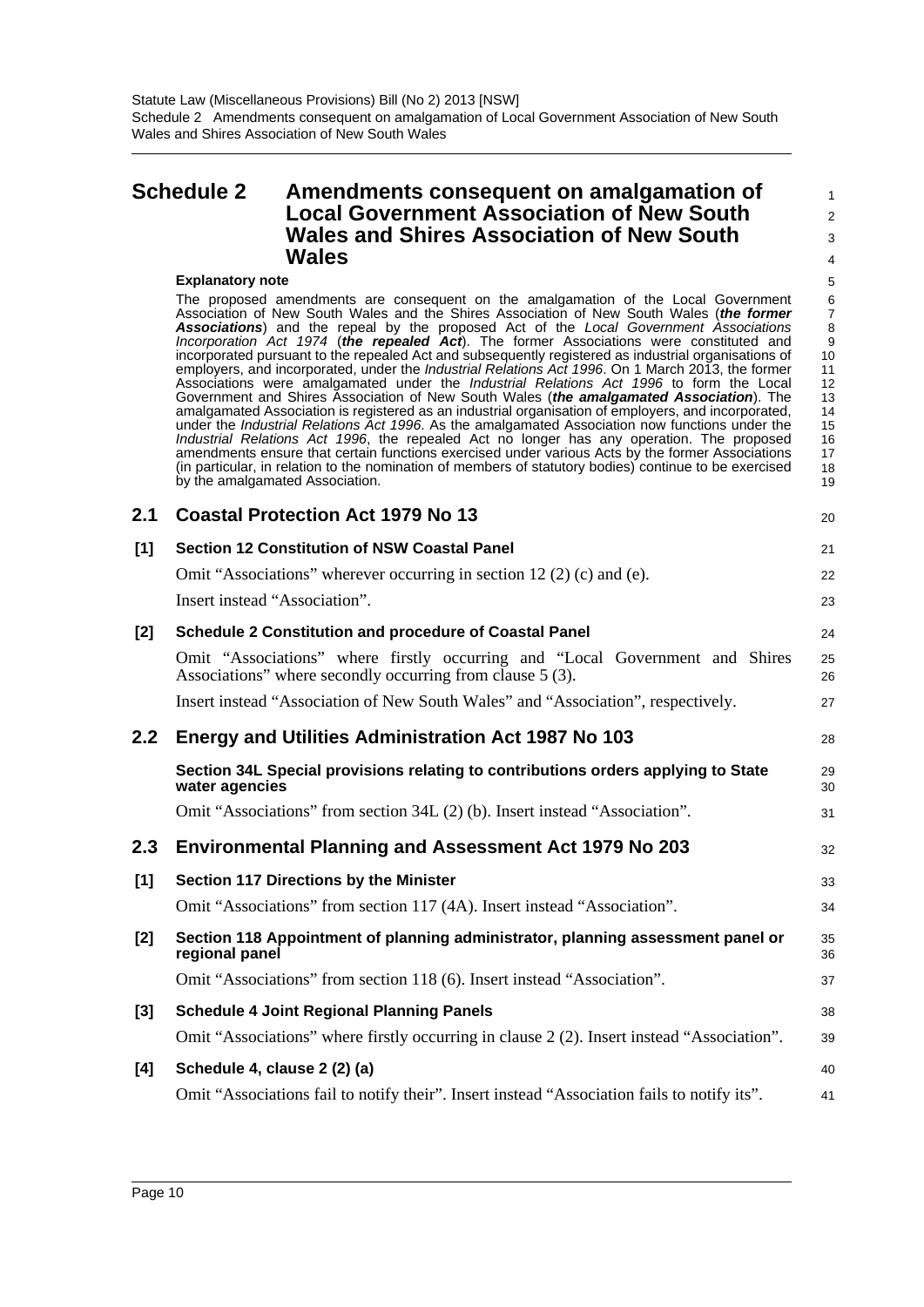Statute Law (Miscellaneous Provisions) Bill (No 2) 2013 [NSW] Schedule 2 Amendments consequent on amalgamation of Local Government Association of New South Wales and Shires Association of New South Wales

| [5] | Schedule 4, clause 2 (2) (b)                                                                                                      | 1        |
|-----|-----------------------------------------------------------------------------------------------------------------------------------|----------|
|     | Omit "Associations have". Insert instead "Association has".                                                                       | 2        |
| 2.4 | <b>Environmental Trust Act 1998 No 82</b>                                                                                         | 3        |
|     | Section 6 Membership and procedure of Trust                                                                                       | 4        |
|     | Omit "Associations" from section 6 (2) (e).                                                                                       | 5        |
|     | Insert instead "Association of New South Wales".                                                                                  | 6        |
| 2.5 | Fire Brigades Act 1989 No 192                                                                                                     | 7        |
|     | <b>Section 75 Constitution of Council</b>                                                                                         | 8        |
|     | Omit "jointly by the Local Government Association of New South Wales and the" from<br>section 75 $(2)$ $(d)$ .                    | 9<br>10  |
|     | Insert instead "by the Local Government and".                                                                                     | 11       |
| 2.6 | <b>Fluoridation of Public Water Supplies Act 1957 No 58</b>                                                                       | 12       |
|     | Section 4 Fluoridation of Public Water Supplies Advisory Committee                                                                | 13       |
|     | Insert "and Shires" after "Government" in section 4 (2) (iv).                                                                     | 14       |
| 2.7 | <b>Food Act 2003 No 43</b>                                                                                                        | 15       |
| [1] | <b>Section 115A Food Regulation Forum</b>                                                                                         | 16       |
|     | Omit "Presidents of the Local Government and<br>Shires Associations"<br>from<br>section $115A(1)$ (c).                            | 17<br>18 |
|     | Insert instead "President of the Local Government and Shires Association of New South<br>Wales".                                  | 19<br>20 |
| [2] | Section 115A (1) (d)                                                                                                              | 21       |
|     | Omit "Associations, to represent those Associations".                                                                             | 22       |
|     | Insert instead "Association of New South Wales, to represent that Association".                                                   | 23       |
| 2.8 | Geographical Names Act 1966 No 13                                                                                                 | 24       |
|     | <b>Section 3 Geographical Names Board</b>                                                                                         | 25       |
|     | Omit "jointly by the governing bodies of the Local Government Association of New South<br>Wales and the" from section $3(4)(a)$ . | 26<br>27 |
|     | Insert instead "by the governing body of the Local Government and".                                                               | 28       |
| 2.9 | <b>Industrial Relations Advisory Council Act 2010 No 76</b>                                                                       | 29       |
|     | <b>Section 6 Membership of Council</b>                                                                                            | 30       |
|     | Omit "Associations" from section $6(1)(d)(v)$ . Insert instead "Association".                                                     | 31       |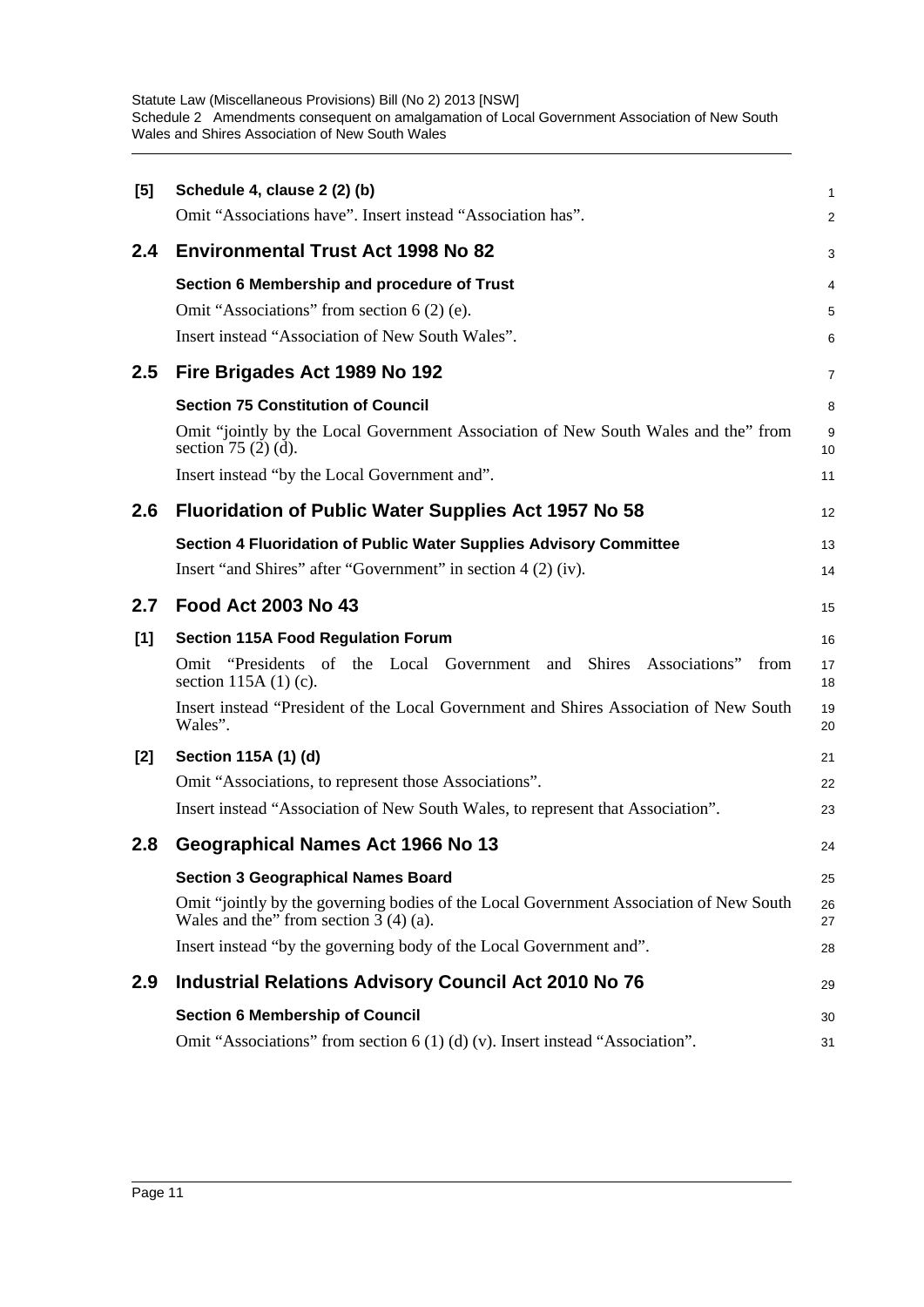|     | 2.10 Local Government Act 1993 No 30                                                                                                                                                                               | 1                            |
|-----|--------------------------------------------------------------------------------------------------------------------------------------------------------------------------------------------------------------------|------------------------------|
|     | Section 262 How is a panel to be constituted for the purposes of making an<br>appointment as a commissioner?                                                                                                       | $\overline{\mathbf{c}}$<br>3 |
|     | Omit ", 4 of whom are councillors nominated by the executive of the Local Government<br>Association of New South Wales and 4 of whom are councillors nominated by the executive<br>of the" from section $262$ (1). | 4<br>5<br>6                  |
|     | Insert instead "who are councillors nominated by the executive of the Local Government<br>and".                                                                                                                    | 7<br>8                       |
|     | 2.11 Local Government (General) Regulation 2005                                                                                                                                                                    | 9                            |
| [1] | <b>Clause 285 Notification of vacancy</b><br>Omit "Associations" from clause 285 (a). Insert instead "Association".                                                                                                | 10<br>11                     |
| [2] | <b>Clause 285 (b)</b>                                                                                                                                                                                              | 12                           |
|     | Omit "those Associations". Insert instead "that Association".                                                                                                                                                      | 13                           |
| [3] | <b>Clause 296 Declaration of uncontested election</b>                                                                                                                                                              | 14                           |
|     | Omit "Associations" from clause 296 (3) (b). Insert instead "Association".                                                                                                                                         | 15                           |
| [4] | <b>Clause 356 Declaring the election</b>                                                                                                                                                                           | 16                           |
|     | Omit "Associations" from clause 356 (3) (b). Insert instead "Association".                                                                                                                                         | 17                           |
| [5] | <b>Schedule 7 Election of mayor by councillors</b>                                                                                                                                                                 | 18                           |
|     | Omit "Associations" from clause 13 (b). Insert instead "Association".                                                                                                                                              | 19                           |
| [6] | Schedule 8 Election of chairpersons of county councils                                                                                                                                                             | 20                           |
|     | Omit "Associations" from clause 15 (b). Insert instead "Association".                                                                                                                                              | 21                           |
|     | 2.12 Protection of the Environment Administration Act 1991 No 60                                                                                                                                                   | 22                           |
|     | Section 28 Membership and procedure of Council                                                                                                                                                                     | 23                           |
|     | Omit "Associations" from section 28 (5) (g). Insert instead "Association".                                                                                                                                         | 24                           |
|     | 2.13 Rural Fires Act 1997 No 65                                                                                                                                                                                    | 25                           |
|     | Section 123 Membership and procedure of Advisory Council                                                                                                                                                           | 26                           |
|     | Omit section 123 (1) (c) and (d). Insert instead:                                                                                                                                                                  | 27                           |
|     | 2 persons appointed by the Minister on the recommendation of the<br>(c)<br>Local Government and Shires Association of New South Wales,                                                                             | 28<br>29                     |
|     | 2.14 Western Lands Act 1901 No 70                                                                                                                                                                                  | 30                           |
| [1] | <b>Section 8B Western Lands Advisory Council</b>                                                                                                                                                                   | 31                           |
|     | Omit "is" from section 8B $(2)$ $(b)$ .                                                                                                                                                                            | 32                           |
| [2] | Section 8B (2) (b)                                                                                                                                                                                                 | 33                           |
|     | Omit "Western Division Group of the Shires Association of NSW".                                                                                                                                                    | 34                           |
|     | Insert instead "Local Government and Shires Association of New South Wales".                                                                                                                                       | 35                           |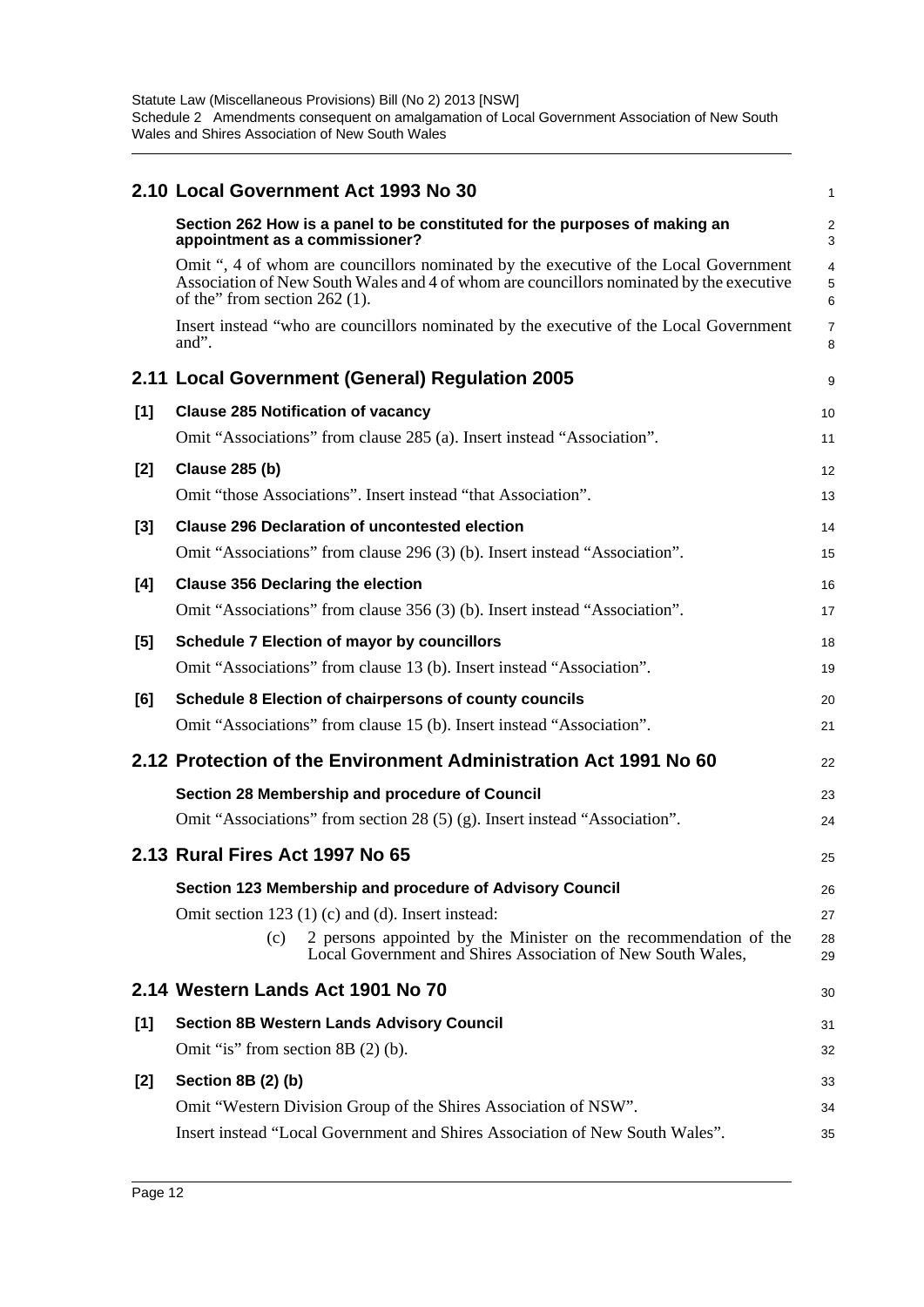<span id="page-16-0"></span>

|       | <b>Schedule 3</b><br>Amendments by way of statute law revision                                                                                         | 1              |
|-------|--------------------------------------------------------------------------------------------------------------------------------------------------------|----------------|
| 3.1   | <b>Associations Incorporation Act 2009 No 7</b>                                                                                                        | $\overline{a}$ |
|       | Section 4 (1), definitions of "Department" and "Director-General"                                                                                      | 3              |
|       | Omit "Department of Commerce" wherever occurring.                                                                                                      | 4              |
|       | Insert instead "Department of Finance and Services".                                                                                                   | 5              |
|       | <b>Explanatory note</b><br>The proposed amendment updates references to a Department.                                                                  | 6<br>7         |
| 3.2   | <b>Bega Valley Local Environmental Plan 2013</b>                                                                                                       | 8              |
| [1]   | <b>Clause 1.9 (2)</b>                                                                                                                                  | 9              |
|       | Omit "Lower South Coast Regional Environmental Plan No 1".                                                                                             | 10             |
| $[2]$ | <b>Clause 1.9 (2)</b>                                                                                                                                  | 11             |
|       | Omit "Lower South Coast Regional Environmental Plan No 2".                                                                                             | 12             |
|       | Insert instead "Lower South Coast Regional Environmental Plan (No 2)".                                                                                 | 13             |
|       | <b>Explanatory note</b><br>Item [1] of the proposed amendments removes a reference to a repealed planning instrument. Item [2]<br>corrects a citation. | 14<br>15<br>16 |
| 3.3   | <b>Camden Local Environmental Plan 2010 (Amendment No 1)</b>                                                                                           | 17             |
|       | Clause 4, table                                                                                                                                        | 18             |
|       | Omit the following from Column 2:                                                                                                                      | 19             |
|       | 1450_COM_LSZ_001_020_20110916                                                                                                                          | 20             |
|       | 1450_COM_LSZ_002_020_20110916                                                                                                                          | 21             |
|       | 1450_COM_LSZ_004_010_20110916                                                                                                                          | 22             |
|       | 1450_COM_LSZ_008_010_20110916                                                                                                                          | 23             |
|       | 1450_COM_LSZ_010_005_20110916                                                                                                                          | 24             |
|       | 1450_COM_LSZ_012_010_20110916                                                                                                                          | 25             |
|       | 1450_COM_LSZ_013_010_20110916                                                                                                                          | 26             |
|       | 1450_COM_LSZ_014_010_20110916                                                                                                                          | 27             |
|       | 1450_COM_LSZ_016_020_20110916                                                                                                                          | 28             |
|       | Insert instead, respectively:                                                                                                                          | 29             |
|       | 1450_COM_LSZ_001_020_20111222                                                                                                                          | 30             |
|       | 1450_COM_LSZ_002_020_20111222                                                                                                                          | 31             |
|       | 1450_COM_LSZ_004_010_20111222                                                                                                                          | 32             |
|       | 1450 COM LSZ 008 010 20111222                                                                                                                          | 33             |
|       | 1450_COM_LSZ_010_005_20111222<br>1450_COM_LSZ_012_010_20111222                                                                                         | 34             |
|       | 1450_COM_LSZ_013_010_20111222                                                                                                                          | 35             |
|       |                                                                                                                                                        | 36             |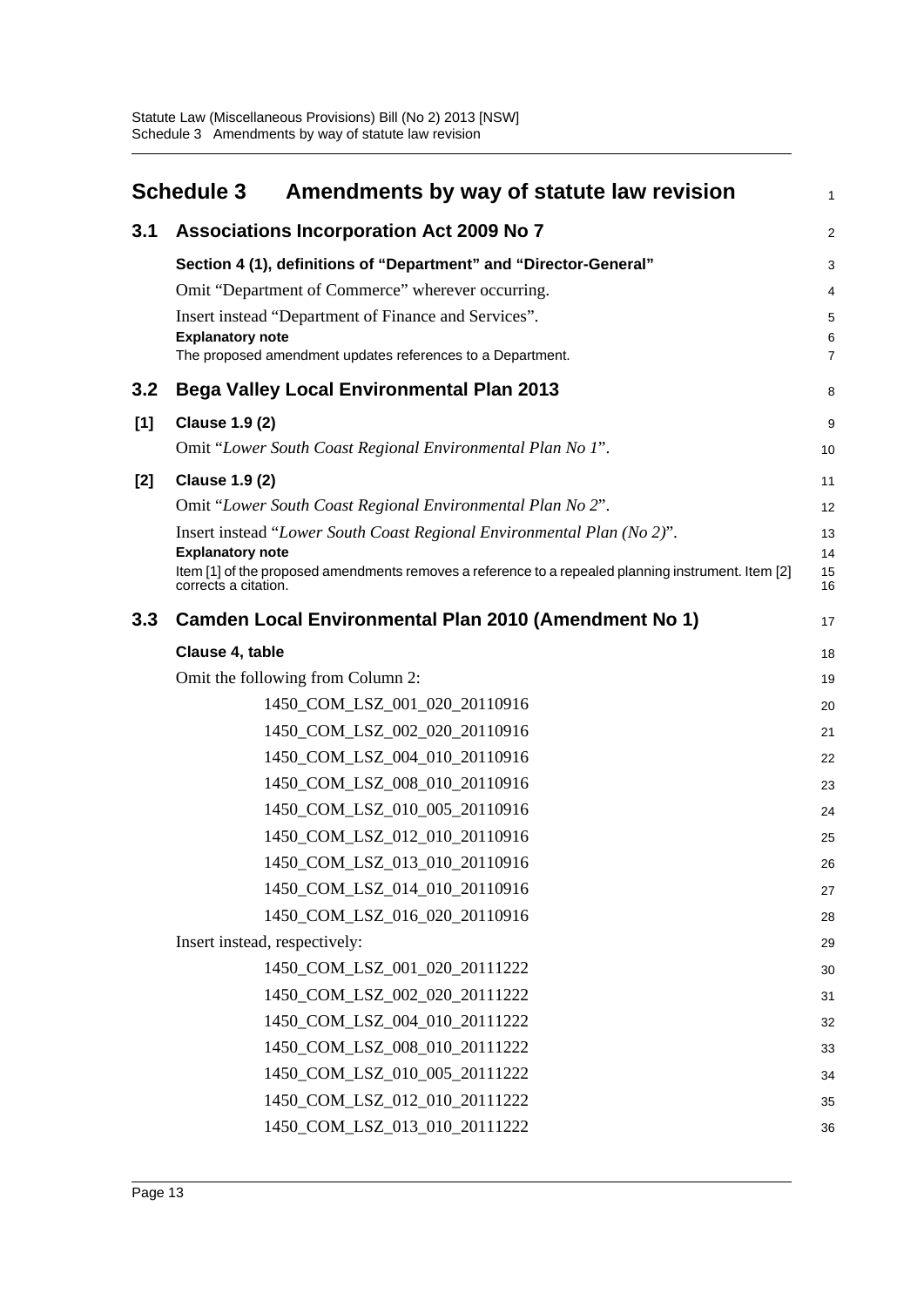|     | 1450_COM_LSZ_014_010_20111222                                                                                                                                                                                                  | 1                       |
|-----|--------------------------------------------------------------------------------------------------------------------------------------------------------------------------------------------------------------------------------|-------------------------|
|     | 1450_COM_LSZ_016_020_20111222                                                                                                                                                                                                  | $\overline{\mathbf{c}}$ |
|     | <b>Commencement</b><br>The amendment to Camden Local Environmental Plan 2010 (Amendment No 1) is taken to have<br>commenced on 5 April 2012.                                                                                   | 3<br>4<br>5             |
|     | <b>Explanatory note</b><br>The proposed amendment corrects clerical errors in references to maps, in line with corrections made<br>to the map cover sheet relating to those maps.                                              | 6<br>7<br>8             |
| 3.4 | Camden Local Environmental Plan 2010 (Amendment No 5)                                                                                                                                                                          | 9                       |
|     | Clause 4, table                                                                                                                                                                                                                | 10                      |
|     | Omit the following from Column 1:                                                                                                                                                                                              | 11                      |
|     | 1450_COM_LSZ_008_010_20110916                                                                                                                                                                                                  | 12                      |
|     | 1450_COM_LSZ_012_010_20110916                                                                                                                                                                                                  | 13                      |
|     | 1450_COM_LSZ_014_010_20110916                                                                                                                                                                                                  | 14                      |
|     | 1450_COM_LSZ_016_020_20110916                                                                                                                                                                                                  | 15                      |
|     | Insert instead, respectively:                                                                                                                                                                                                  | 16                      |
|     | 1450_COM_LSZ_008_010_20111222                                                                                                                                                                                                  | 17                      |
|     | 1450_COM_LSZ_012_010_20111222                                                                                                                                                                                                  | 18                      |
|     | 1450_COM_LSZ_014_010_20111222                                                                                                                                                                                                  | 19                      |
|     | 1450_COM_LSZ_016_020_20111222                                                                                                                                                                                                  | 20                      |
|     | <b>Commencement</b><br>The amendment to Camden Local Environmental Plan 2010 (Amendment No 5) is taken to have<br>commenced on 18 January 2013.                                                                                | 21<br>22<br>23          |
|     | <b>Explanatory note</b>                                                                                                                                                                                                        | 24                      |
|     | The proposed amendment corrects clerical errors in references to maps, in line with corrections made<br>to the map cover sheet relating to those maps as inserted by Camden Local Environmental Plan 2010<br>(Amendment No 1). | 25<br>26<br>27          |
| 3.5 | Camden Local Environmental Plan 2010 (Amendment No 6)                                                                                                                                                                          | 28                      |
|     | Clause 4, table                                                                                                                                                                                                                | 29                      |
|     | Omit the following from Column 1:                                                                                                                                                                                              | 30                      |
|     | 1450_COM_LSZ_002_020_20110916                                                                                                                                                                                                  | 31                      |
|     | 1450_COM_LSZ_013_010_20110916                                                                                                                                                                                                  | 32                      |
|     | Insert instead, respectively:                                                                                                                                                                                                  | 33                      |
|     | 1450 COM LSZ 002 020 20111222                                                                                                                                                                                                  | 34                      |
|     | 1450 COM LSZ 013 010 20111222                                                                                                                                                                                                  | 35                      |
|     | <b>Commencement</b><br>The amendment to Camden Local Environmental Plan 2010 (Amendment No $6$ ) is taken to have<br>commenced on 16 November 2012.                                                                            | 36<br>37<br>38          |
|     | <b>Explanatory note</b>                                                                                                                                                                                                        | 39                      |
|     | The proposed amendment corrects clerical errors in references to maps, in line with corrections made<br>to the map cover sheet relating to those maps as inserted by Camden Local Environmental Plan 2010<br>(Amendment No 1). | 40<br>41<br>42          |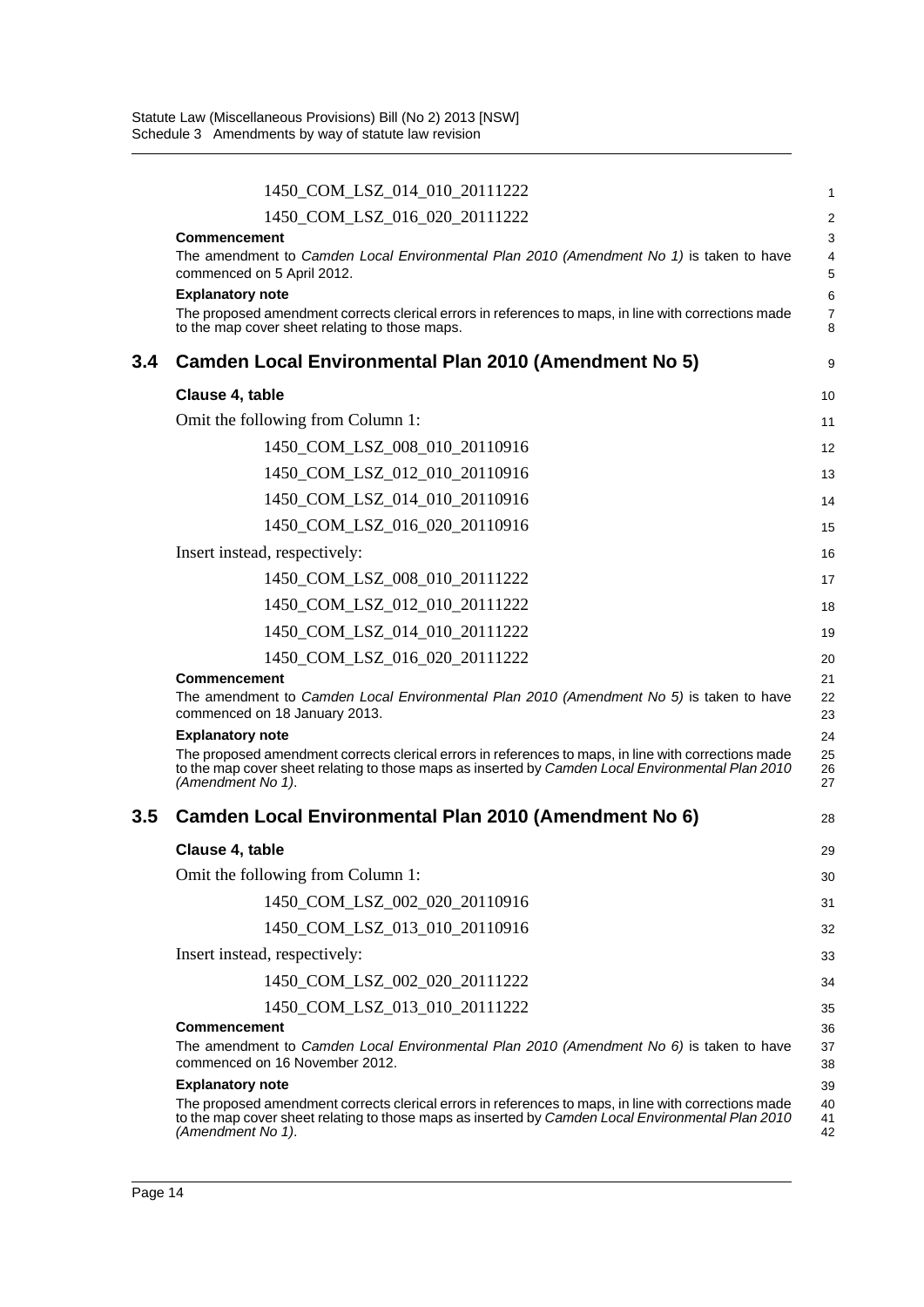| 3.6   | <b>Children (Criminal Proceedings) Act 1987 No 55</b>                                                                                                                           | $\mathbf{1}$             |
|-------|---------------------------------------------------------------------------------------------------------------------------------------------------------------------------------|--------------------------|
| [1]   | <b>Section 36 (1)</b>                                                                                                                                                           | $\overline{2}$           |
|       | Omit "section 71 or 77B of the Victims Compensation Act 1996".                                                                                                                  | $\mathsf 3$              |
|       | Insert instead "section 94 or 97 of the Victims Rights and Support Act 2013".                                                                                                   | $\overline{4}$           |
| $[2]$ | Section 48B, definition of "victim"                                                                                                                                             | 5                        |
|       | Omit "Victims Rights Act 1996". Insert instead "Victims Rights and Support Act 2013".<br><b>Explanatory note</b><br>The proposed amendments update references to repealed Acts. | 6<br>$\overline{7}$<br>8 |
| 3.7   | <b>Community Land Development Regulation 2007</b>                                                                                                                               | 9                        |
| [1]   | Clause 4 (1) (a)                                                                                                                                                                | 10                       |
|       | Omit "Conveyancing (General) Regulation 2003".                                                                                                                                  | 11                       |
|       | Insert instead "Conveyancing (General) Regulation 2013".                                                                                                                        | 12                       |
| [2]   | Clause $4(1)(b)$ and $(c)$                                                                                                                                                      | 13                       |
|       | Omit the paragraphs. Insert instead:                                                                                                                                            | 14                       |
|       | Schedules 1 and 4-8 to the Conveyancing (General) Regulation 2013,<br>(b)<br>and                                                                                                | 15<br>16                 |
|       | the Real Property Regulation 2008.<br>(c)                                                                                                                                       | 17                       |
|       | <b>Explanatory note</b><br>The proposed amendments update cross-references.                                                                                                     | 18<br>19                 |
|       |                                                                                                                                                                                 |                          |
| 3.8   | <b>Conveyancers Licensing Act 2003 No 3</b>                                                                                                                                     | 20                       |
|       | <b>Section 15 (2)</b>                                                                                                                                                           | 21                       |
|       | Omit "in the Gazette". Insert instead "on the NSW legislation website".<br><b>Explanatory note</b>                                                                              | 22                       |
|       | The proposed amendment clarifies the way in which orders are published under a provision.                                                                                       | 23<br>24                 |
| 3.9   | Credit (Commonwealth Powers) Act 2010 No 6                                                                                                                                      | 25                       |
|       | Schedule 3, clause 10 (1)                                                                                                                                                       | 26                       |
|       | Omit "Department of Services, Technology and Administration".                                                                                                                   | 27                       |
|       | Insert instead "Department of Finance and Services".                                                                                                                            | 28                       |
|       | <b>Explanatory note</b><br>The proposed amendment updates a reference to a Department.                                                                                          | 29<br>30                 |
|       | 3.10 Fair Trading Act 1987 No 68                                                                                                                                                | 31                       |
|       | Section 4 (1), definitions of "Department" and "Director-General"                                                                                                               | 32                       |
|       | Omit "Department of Commerce" wherever occurring.                                                                                                                               | 33                       |
|       | Insert instead "Department of Finance and Services".                                                                                                                            | 34                       |
|       | <b>Explanatory note</b><br>The proposed amendment updates references to a Department.                                                                                           | 35<br>36                 |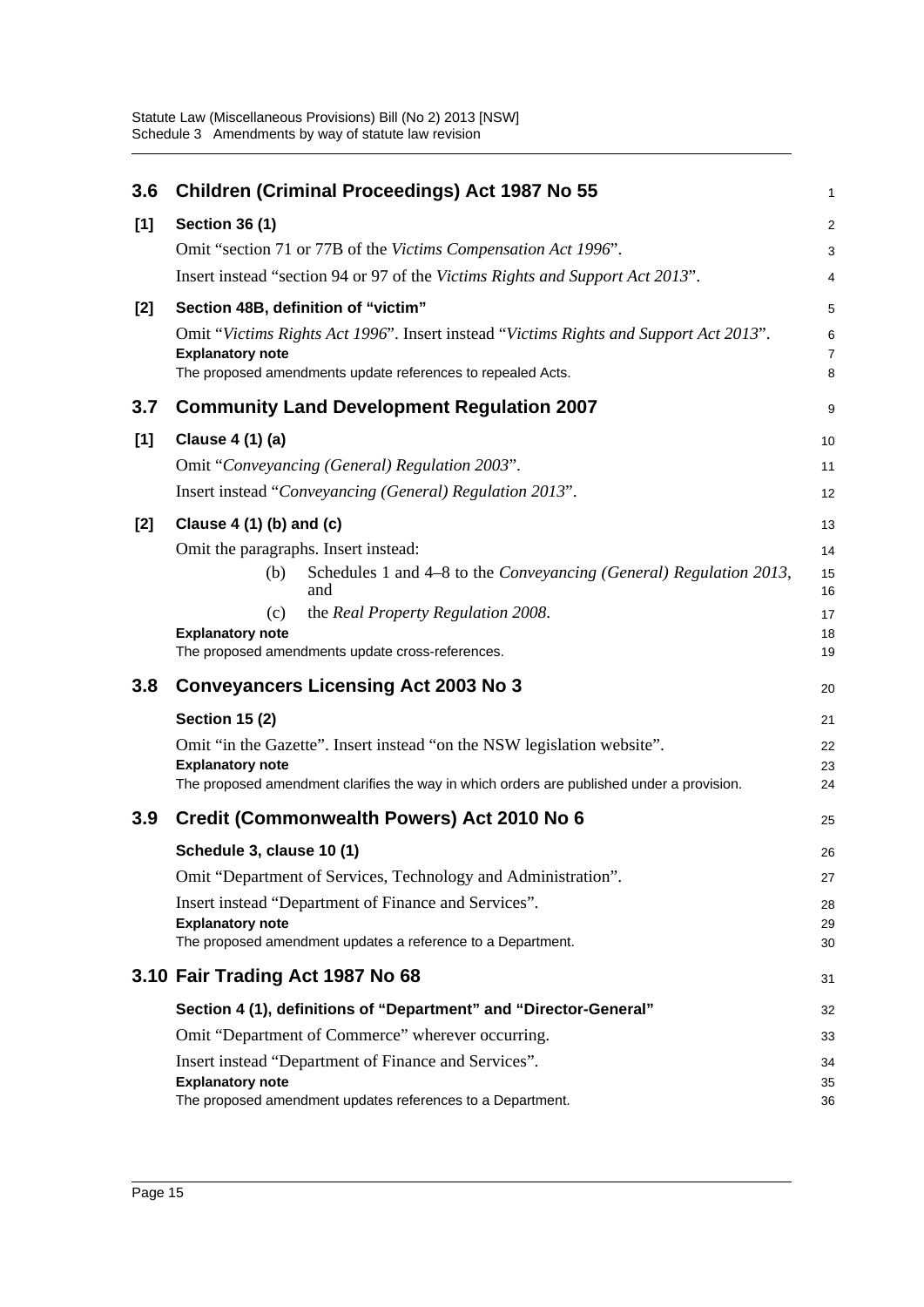| 3.11 Fisheries Management (General) Regulation 2010                                                                                                                        | 1              |
|----------------------------------------------------------------------------------------------------------------------------------------------------------------------------|----------------|
| Clauses 27 (1) (c) (iv), 36 (2) (a) (iv) and 37 (1) (a) (iv)                                                                                                               | $\overline{a}$ |
| Omit "50 gm" wherever occurring. Insert instead "50 g".                                                                                                                    | 3              |
| <b>Explanatory note</b><br>The proposed amendment corrects incorrect references to units of measurement.                                                                   | 4<br>5         |
| 3.12 Fisheries Management (Ocean Trap and Line Share Management Plan)<br><b>Regulation 2006</b>                                                                            | 6<br>7         |
| Appendix, clause 7A (1) (a) (iii)                                                                                                                                          | 8              |
| Omit "500 gm". Insert instead "500 g".                                                                                                                                     | 9              |
| <b>Explanatory note</b>                                                                                                                                                    | 10             |
| The proposed amendment corrects an incorrect reference to a unit of measurement.                                                                                           | 11             |
| 3.13 Mental Health (Forensic Provisions) Act 1990 No 10                                                                                                                    | 12             |
| Section 41 (1), definition of "victim" of a patient                                                                                                                        | 13             |
| Omit "Support 2013". Insert instead "Support Act 2013".                                                                                                                    | 14             |
| <b>Explanatory note</b>                                                                                                                                                    | 15             |
| The proposed amendment corrects the citation of an Act.                                                                                                                    | 16             |
| 3.14 Mental Health Regulation 2013                                                                                                                                         | 17             |
|                                                                                                                                                                            |                |
| Clause 17 (c)                                                                                                                                                              | 18             |
| Omit "a registered occupational therapist eligible for accreditation by the Australian<br>Association of Occupational Therapists".                                         | 19<br>20       |
| Insert instead "registered under the Health Practitioner Regulation National Law to practise<br>in the occupational therapy profession (other than as a student)".         | 21<br>22       |
| <b>Explanatory note</b>                                                                                                                                                    | 23             |
| The proposed amendment updates a reference to persons registered as occupational therapists to<br>make it consistent with the Health Practitioner Regulation National Law. | 24<br>25       |
| 3.15 Mining Act 1992 No 29                                                                                                                                                 | 26             |
| Sections 263 (4) and 264 (4)                                                                                                                                               | 27             |
| Omit "section 140 (a)" wherever occurring. Insert instead "section 140 (1) (a)".                                                                                           | 28             |
| <b>Explanatory note</b>                                                                                                                                                    | 29             |
| The proposed amendment corrects a cross-reference.                                                                                                                         | 30             |
| 3.16 National Energy Retail Law (Adoption) Act 2012 No 37                                                                                                                  | 31             |
| Schedule 1 [17], section 37E (1) (d)                                                                                                                                       | 32             |
| Omit "arial". Insert instead "Arial".                                                                                                                                      | 33             |
| <b>Explanatory note</b><br>The proposed amendment corrects a grammatical error.                                                                                            | 34<br>35       |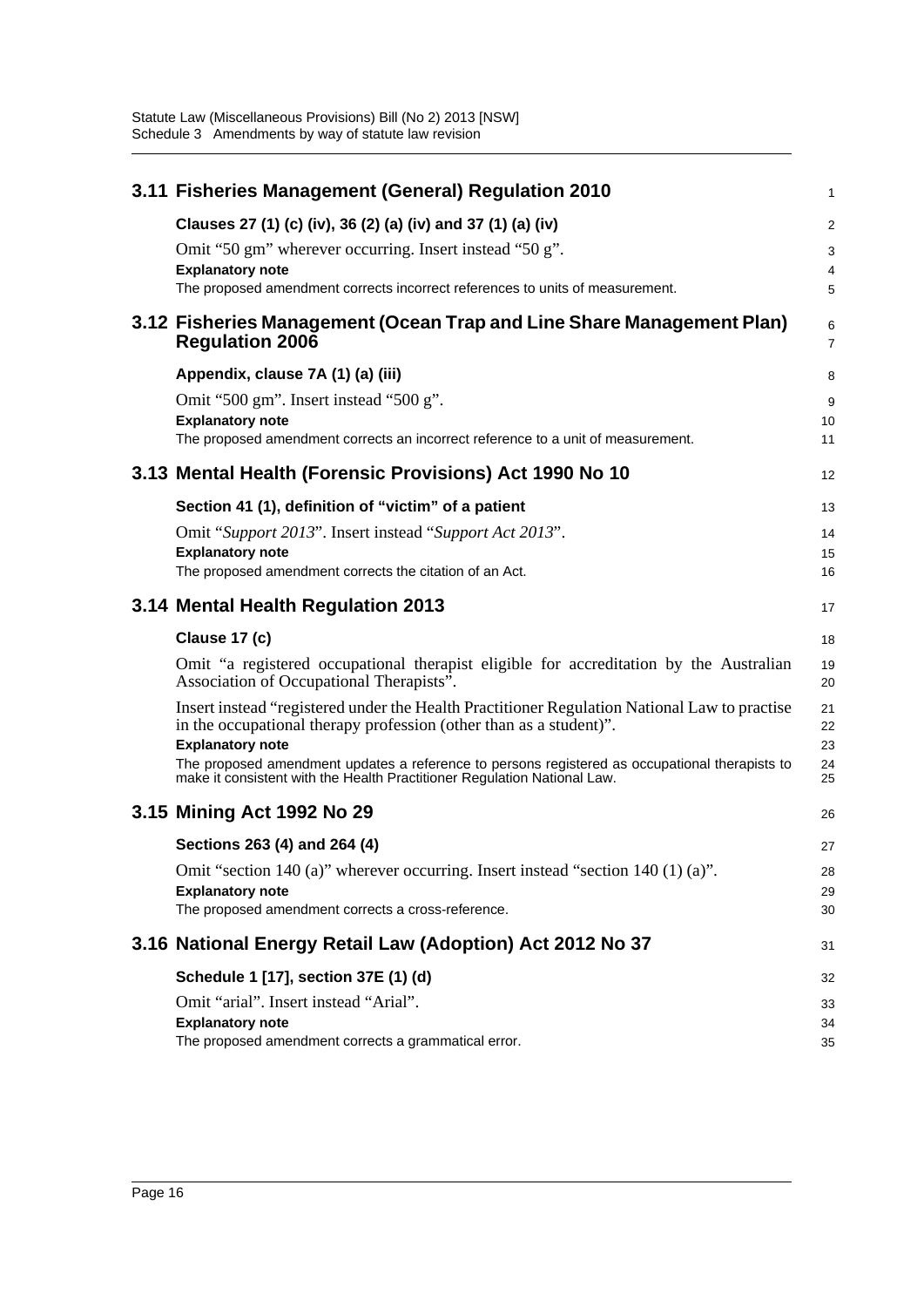|     | 3.17 Newcastle Local Environmental Plan 2012 (Amendment No 2)                                                                                                      | $\mathbf{1}$   |
|-----|--------------------------------------------------------------------------------------------------------------------------------------------------------------------|----------------|
|     | Clause 4, table                                                                                                                                                    | 2              |
|     | Omit the following from Column 1:                                                                                                                                  | 3              |
|     | 5900 COM LSZ 002C 010 20120402                                                                                                                                     | 4              |
|     | Insert instead:                                                                                                                                                    | 5              |
|     | 5900_COM_LSZ_002C_010_20120320                                                                                                                                     | 6              |
|     | <b>Commencement</b>                                                                                                                                                | $\overline{7}$ |
|     | The amendment to Newcastle Local Environmental Plan 2012 (Amendment No 2) is taken to have<br>commenced on 30 August 2013.                                         | 8<br>9         |
|     | <b>Explanatory note</b>                                                                                                                                            | 10             |
|     | The proposed amendment corrects a clerical error in a reference to a map, in line with a correction<br>made to the map cover sheet relating to that map.           | 11<br>12       |
|     | 3.18 Passenger Transport Regulation 2007                                                                                                                           | 13             |
|     | <b>Clause 163A (8)</b>                                                                                                                                             | 14             |
|     | Omit "subsection". Insert instead "subclause".                                                                                                                     | 15             |
|     | <b>Explanatory note</b>                                                                                                                                            | 16             |
|     | The proposed amendment corrects a cross-reference.                                                                                                                 | 17             |
|     | 3.19 Personal Property Securities (Commonwealth Powers) Act 2009 No 35                                                                                             | 18             |
|     | Schedule 1, clause 23A (2) (j)                                                                                                                                     | 19             |
|     | Omit the paragraph.                                                                                                                                                | 20             |
|     | <b>Explanatory note</b>                                                                                                                                            | 21             |
|     | The proposed amendment omits a reference to provisions of a repealed Act about goods left on<br>residential premises.                                              | 22<br>23       |
|     | 3.20 Poisons and Therapeutic Goods Regulation 2008                                                                                                                 | 24             |
|     | <b>Clause 92 (2)</b>                                                                                                                                               | 25             |
|     | Omit "is or are supplied". Insert instead "is supplied".                                                                                                           | 26             |
|     | <b>Explanatory note</b>                                                                                                                                            | 27             |
|     | The amendment corrects a grammatical error.                                                                                                                        | 28             |
|     | 3.21 Property, Stock and Business Agents Act 2002 No 66                                                                                                            | 29             |
|     | Section 16 (1) (b)                                                                                                                                                 | 30             |
|     | Omit "or section 41 (Licensee not to lend licence) of the <i>Property, Stock and Business</i>                                                                      | 31             |
|     | Agents Act 1941".                                                                                                                                                  | 32             |
|     | <b>Explanatory note</b>                                                                                                                                            | 33             |
|     | The proposed amendment omits a reference to convictions recorded in the last 5 years for an offence<br>under an Act that has been repealed for more than 10 years. | 34<br>35       |
|     | 3.22 Public Interest Disclosures Act 1994 No 92                                                                                                                    | 36             |
| [1] | Section 12A (5)                                                                                                                                                    | 37             |
|     | Omit ", in accordance with the <i>Ombudsman Act 1974</i> ".                                                                                                        | 38             |
|     | Insert instead ", in accordance with the Ombudsman Act 1974,".                                                                                                     | 39             |
|     |                                                                                                                                                                    |                |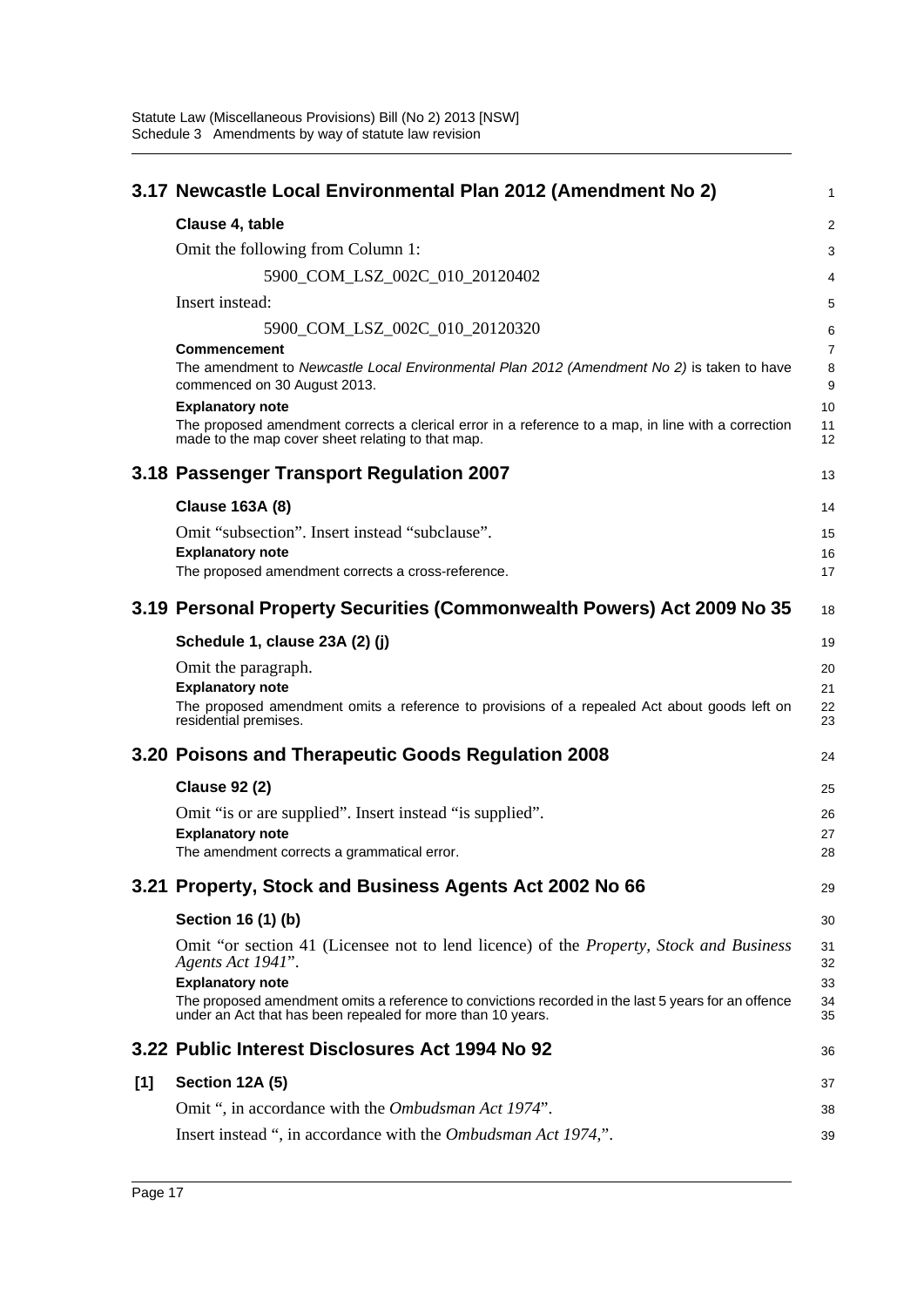| $[2]$ | Sections 12C (4), 12E (4) and 13 (4)                                                                                               | $\mathbf{1}$        |
|-------|------------------------------------------------------------------------------------------------------------------------------------|---------------------|
|       | Omit "investigate, and report, in accordance with the <i>Ombudsman Act 1974</i> on" wherever<br>occurring.                         | $\overline{2}$<br>3 |
|       | Insert instead "investigate, and report on, in accordance with the <i>Ombudsman Act 1974</i> ,".                                   | $\overline{4}$      |
| $[3]$ | <b>Section 13 (2)</b>                                                                                                              | 5                   |
|       | Omit "investigate, and report, in accordance with the <i>Independent Commission Against</i><br>Corruption Act 1988 on".            | 6<br>$\overline{7}$ |
|       | Insert instead "investigate, and report on, in accordance with the <i>Independent Commission</i><br>Against Corruption Act 1988,". | 8<br>9              |
|       | <b>Explanatory note</b><br>The proposed amendments correct grammatical errors.                                                     | 10<br>11            |
|       | 3.23 Radiation Control Act 1990 No 13                                                                                              | 12                  |
|       | Schedule 2, clause 16                                                                                                              | 13                  |
|       | Omit "is taken have been appointed". Insert instead "is taken to have been appointed".                                             | 14                  |
|       | <b>Explanatory note</b><br>The proposed amendment corrects a grammatical error.                                                    | 15<br>16            |
|       |                                                                                                                                    |                     |
|       | 3.24 Residential Tenancies Act 2010 No 42                                                                                          | 17                  |
| [1]   | Section 3 (1), definitions of "Department" and "Director-General" and<br>section 178 (1) (a) and (2)                               | 18<br>19            |
|       | Omit "Department of Services, Technology and Administration" wherever occurring.                                                   | 20                  |
|       | Insert instead "Department of Finance and Services".                                                                               | 21                  |
| $[2]$ | Section 178 (1) (b)                                                                                                                | 22                  |
|       | Omit "Department of Human Services".                                                                                               | 23                  |
|       | Insert instead "Department of Family and Community Services".                                                                      | 24                  |
|       | <b>Explanatory note</b><br>The proposed amendments update references to Departments.                                               | 25<br>26            |
|       |                                                                                                                                    |                     |
|       | 3.25 Road Rules 2008                                                                                                               | 27                  |
|       | Rule 297 (4)                                                                                                                       | 28                  |
|       | Insert "than" after "more".                                                                                                        | 29                  |
|       | <b>Explanatory note</b><br>The proposed amendment inserts a missing word.                                                          | 30<br>31            |
|       |                                                                                                                                    |                     |
|       | 3.26 Singleton Local Environmental Plan 1996                                                                                       | 32                  |
|       | Clause 9 (1), definition of "service station"                                                                                      | 33                  |
|       |                                                                                                                                    |                     |
|       | Omit "accessaries" from paragraph (a). Insert instead "accessories".                                                               | 34                  |
|       | <b>Explanatory note</b><br>The proposed amendment corrects a spelling error.                                                       | 35<br>36            |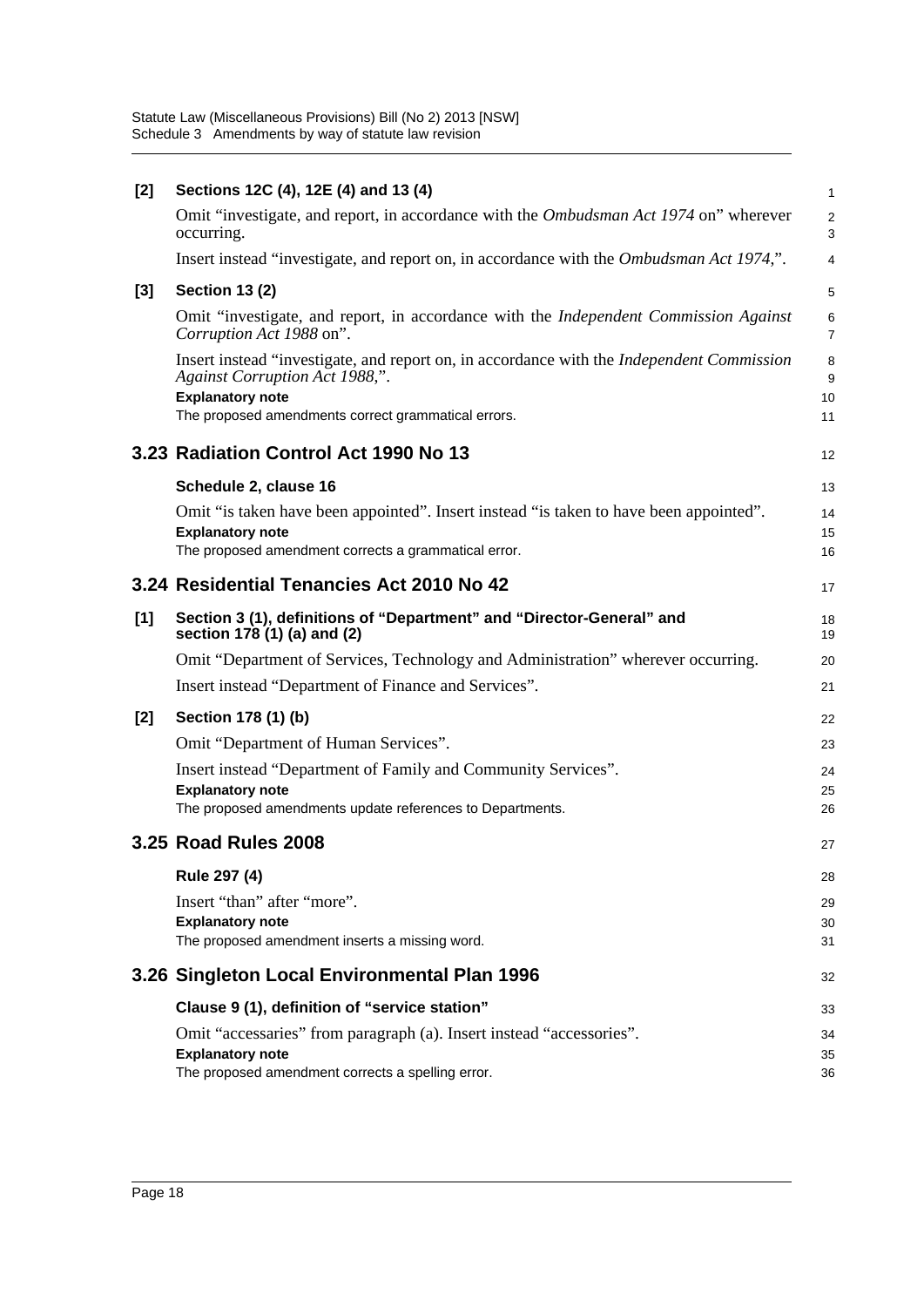|       | 3.27 Standard Instrument (Local Environmental Plans) Order 2006                                                                                                                                                                                                                                                                                                                | $\mathbf{1}$                           |
|-------|--------------------------------------------------------------------------------------------------------------------------------------------------------------------------------------------------------------------------------------------------------------------------------------------------------------------------------------------------------------------------------|----------------------------------------|
| [1]   | <b>Standard Instrument, Land Use Table, Direction 5</b>                                                                                                                                                                                                                                                                                                                        | $\overline{c}$                         |
|       | Insert "Small bars;" in alphabetical order.                                                                                                                                                                                                                                                                                                                                    | 3                                      |
| $[2]$ | Standard Instrument, clause 5.3 (3), Direction                                                                                                                                                                                                                                                                                                                                 | 4                                      |
|       | Omit "(a1)". Insert instead "(aa)".                                                                                                                                                                                                                                                                                                                                            | 5                                      |
| $[3]$ | Standard Instrument, clause 5.13 (3) (d) and (g)<br>Omit "indigenous" wherever occurring. Insert instead "native".                                                                                                                                                                                                                                                             | 6<br>$\overline{7}$                    |
| [4]   | Standard Instrument, clause 5.13 (3) (g)                                                                                                                                                                                                                                                                                                                                       | 8                                      |
|       | Omit "colours". Insert instead "colours,".                                                                                                                                                                                                                                                                                                                                     | 9                                      |
| [5]   | Standard Instrument, Dictionary, definition of "hospital"                                                                                                                                                                                                                                                                                                                      | 10                                     |
|       | Omit "take-away" from paragraph (d). Insert instead "take away".                                                                                                                                                                                                                                                                                                               | 11                                     |
| [6]   | Standard Instrument, Dictionary, definition of "restaurant or cafe"                                                                                                                                                                                                                                                                                                            | 12                                     |
|       | Omit "takeaway". Insert instead "take away".                                                                                                                                                                                                                                                                                                                                   | 13                                     |
| $[7]$ | Standard Instrument, Dictionary, definition of "sewerage system"                                                                                                                                                                                                                                                                                                               | 14                                     |
|       | Omit "or place" where secondly occurring in paragraph (e).                                                                                                                                                                                                                                                                                                                     | 15                                     |
| [8]   | Standard Instrument, Dictionary, definition of "wharf or boating facilities"                                                                                                                                                                                                                                                                                                   | 16                                     |
|       | Omit "boating) that are not port facilities".                                                                                                                                                                                                                                                                                                                                  | 17                                     |
|       | Insert instead "boating that are not port facilities)".                                                                                                                                                                                                                                                                                                                        | 18                                     |
|       | <b>Commencement</b><br>The amendments to the Standard Instrument (Local Environmental Plans) Order 2006 commence on<br>10 January 2014.                                                                                                                                                                                                                                        | 19<br>20<br>21                         |
|       | <b>Explanatory note</b><br>Item [1] of the proposed amendments updates a list of development types following amendments<br>made by the Liquor Amendment (Small Bars) Act 2013.<br>Item [2] updates a direction.<br>Item [3] makes use of defined terminology consistent.<br>Item [4] inserts missing punctuation.<br>Items [5], [6], [7] and [8] correct typographical errors. | 22<br>23<br>24<br>25<br>26<br>27<br>28 |
|       | 3.28 State Environmental Planning Policy (Infrastructure) 2007                                                                                                                                                                                                                                                                                                                 | 29                                     |
| [1]   | Clause 19 (2) and (3)                                                                                                                                                                                                                                                                                                                                                          | 30                                     |
|       | Omit "section" wherever occurring. Insert instead "clause".                                                                                                                                                                                                                                                                                                                    | 31                                     |
| $[2]$ | Clause 71 (1) (h)                                                                                                                                                                                                                                                                                                                                                              | 32                                     |
|       | Insert "that" after "containers".                                                                                                                                                                                                                                                                                                                                              | 33                                     |
| $[3]$ | Clause 88A (3) and (4)                                                                                                                                                                                                                                                                                                                                                         | 34                                     |
|       | Omit "affect" wherever occurring. Insert instead "effect".<br><b>Explanatory note</b><br>The proposed amendments correct cross-references, insert a missing word and correct a spelling<br>error.                                                                                                                                                                              | 35<br>36<br>37<br>38                   |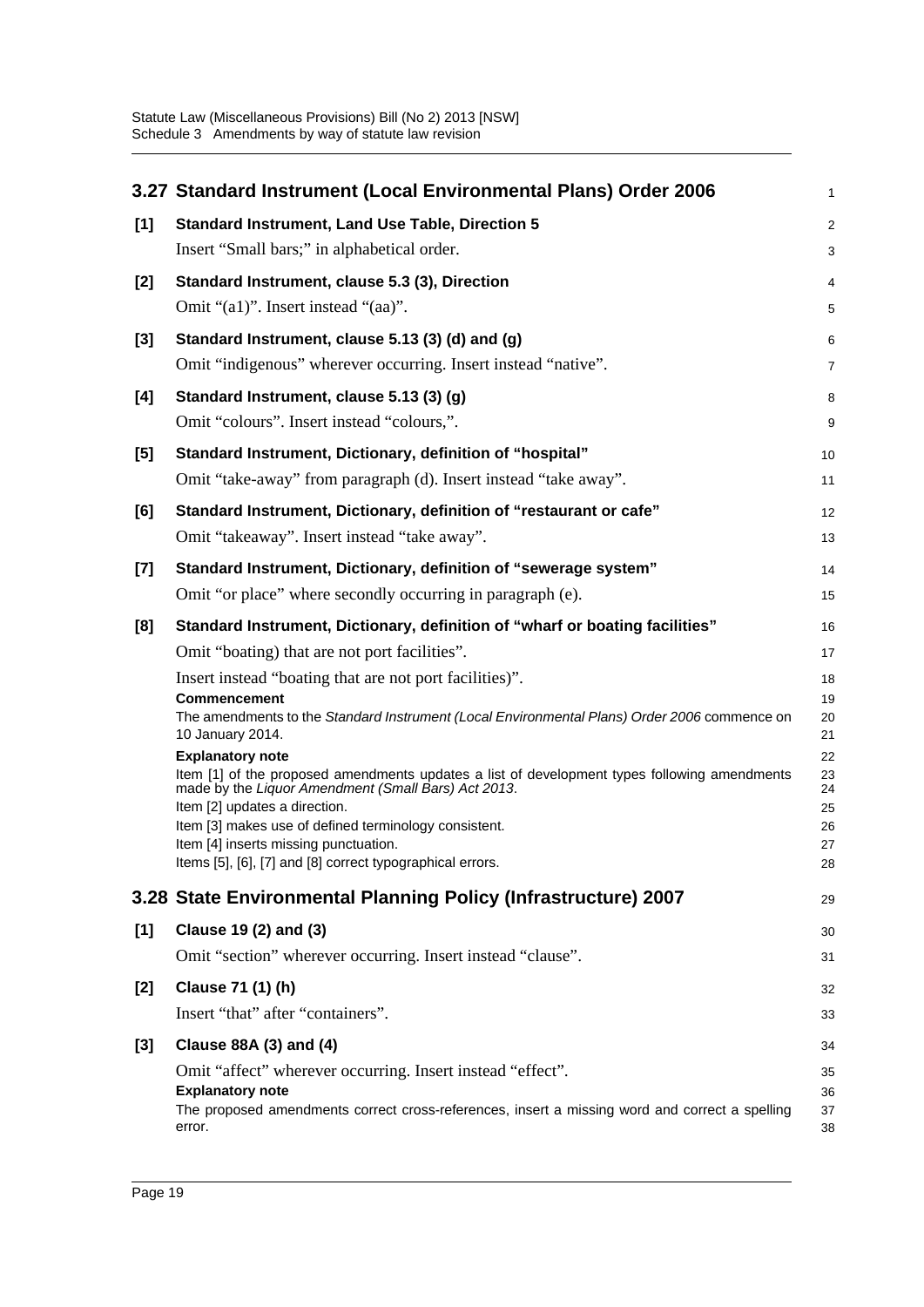|       | 3.29 Strata Schemes (Freehold Development) Regulation 2012                                                                                                                                                                 | 1                                 |
|-------|----------------------------------------------------------------------------------------------------------------------------------------------------------------------------------------------------------------------------|-----------------------------------|
| [1]   | Clause 4 (1) (a)                                                                                                                                                                                                           | $\sqrt{2}$                        |
|       | Omit the paragraph. Insert instead:                                                                                                                                                                                        | 3                                 |
|       | Division 4 of Part 3 of, and Schedules 5 and 8 to, the Conveyancing<br>(a)<br>(General) Regulation 2013 (to the extent that those provisions deal with<br>instruments under section 88B of the Conveyancing Act 1919), and | $\overline{4}$<br>$\sqrt{5}$<br>6 |
| $[2]$ | <b>Clause 21</b>                                                                                                                                                                                                           | $\overline{7}$                    |
|       | Omit "Conveyancing (General) Regulation 2008".                                                                                                                                                                             | 8                                 |
|       | Insert instead "Conveyancing (General) Regulation 2013".                                                                                                                                                                   | 9                                 |
| $[3]$ | Clauses 23 (3) and 24 (2)                                                                                                                                                                                                  | 10                                |
|       | Omit "Schedule 9 to, the Conveyancing (General) Regulation 2008" wherever occurring.                                                                                                                                       | 11                                |
|       | Insert instead "Schedule 8 to, the Conveyancing (General) Regulation 2013".                                                                                                                                                | 12                                |
| [4]   | Clauses 23 (3) and 24 (2)                                                                                                                                                                                                  | 13                                |
|       | Omit "Schedule 10" wherever occurring. Insert instead "Schedule 5".                                                                                                                                                        | 14                                |
|       | <b>Explanatory note</b><br>The proposed amendments update cross-references.                                                                                                                                                | 15<br>16                          |
|       |                                                                                                                                                                                                                            |                                   |
|       | 3.30 Strata Schemes (Leasehold Development) Regulation 2012                                                                                                                                                                | 17                                |
| [1]   | Clause 4 (1) (a)                                                                                                                                                                                                           | 18                                |
|       | Omit the paragraph. Insert instead:                                                                                                                                                                                        | 19                                |
|       | Division 4 of Part 3 of, and Schedules 5 and 8 to, the Conveyancing<br>(a)<br>(General) Regulation 2013 (to the extent that those provisions deal with<br>instruments under section 88B of the Conveyancing Act 1919), and | 20<br>21<br>22                    |
| $[2]$ | <b>Clause 21</b>                                                                                                                                                                                                           | 23                                |
|       | Omit "Conveyancing (General) Regulation 2008".                                                                                                                                                                             | 24                                |
|       | Insert instead "Conveyancing (General) Regulation 2013".                                                                                                                                                                   | 25                                |
| $[3]$ | Clauses 23 (3) and 24 (2)                                                                                                                                                                                                  | 26                                |
|       | Omit "Schedule 9 to, the <i>Conveyancing (General) Regulation 2008</i> " wherever occurring.                                                                                                                               | 27                                |
|       | Insert instead "Schedule 8 to, the Conveyancing (General) Regulation 2013".                                                                                                                                                | 28                                |
| [4]   | Clauses 23 (3) and 24 (2)                                                                                                                                                                                                  | 29                                |
|       | Omit "Schedule 10" wherever occurring. Insert instead "Schedule 5".                                                                                                                                                        | 30                                |
|       | <b>Explanatory note</b><br>The proposed amendments update cross-references.                                                                                                                                                | 31<br>32                          |
|       | 3.31 Tattoo Parlours Act 2012 No 32                                                                                                                                                                                        | 33                                |
|       | <b>Section 16 (1)</b>                                                                                                                                                                                                      |                                   |
|       | Omit "section 14". Insert instead "section 19".                                                                                                                                                                            | 34                                |
|       | <b>Explanatory note</b><br>The proposed amendment corrects a cross-reference.                                                                                                                                              | 35<br>36<br>37                    |
|       |                                                                                                                                                                                                                            |                                   |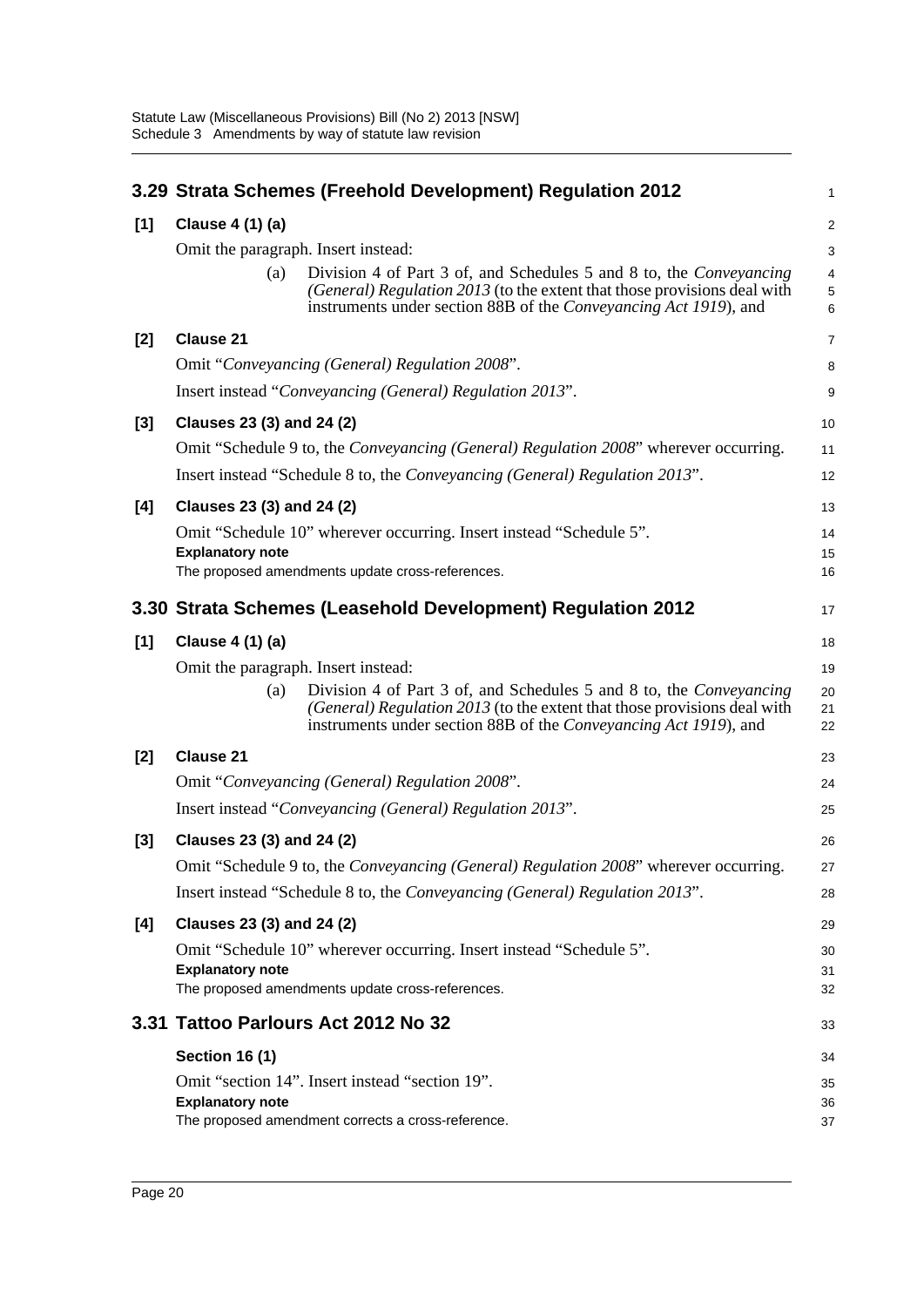| 3.32 Valuers Act 2003 No 4                                                                                                                                                 | 1              |
|----------------------------------------------------------------------------------------------------------------------------------------------------------------------------|----------------|
| Section 3, definition of "Director-General" and sections 30, 31 (1) and (2) and 39                                                                                         | $\overline{2}$ |
| Omit "Department of Commerce" wherever occurring.                                                                                                                          | 3              |
| Insert instead "Department of Finance and Services".<br><b>Explanatory note</b><br>The proposed amendment updates references to a Department.                              | 4<br>5<br>6    |
| 3.33 Veterinary Practice Act 2003 No 87                                                                                                                                    | $\overline{7}$ |
| Schedule 1, clause 1 (g)                                                                                                                                                   | 8              |
| Omit "Stock (Artificial Breeding) Act 1985". Insert instead "Stock Diseases Act 1923".<br><b>Explanatory note</b><br>The proposed amendment updates a reference to an Act. | 9<br>10<br>11  |
| 3.34 Water Sharing Plan for the Kulnura Mangrove Mountain Groundwater<br>Sources 2003                                                                                      | 12<br>13       |
| Clause 19 (1) (a) (ix)                                                                                                                                                     | 14             |
| Omit "the" where secondly occurring.<br><b>Explanatory note</b><br>The proposed amendment corrects a grammatical error.                                                    | 15<br>16<br>17 |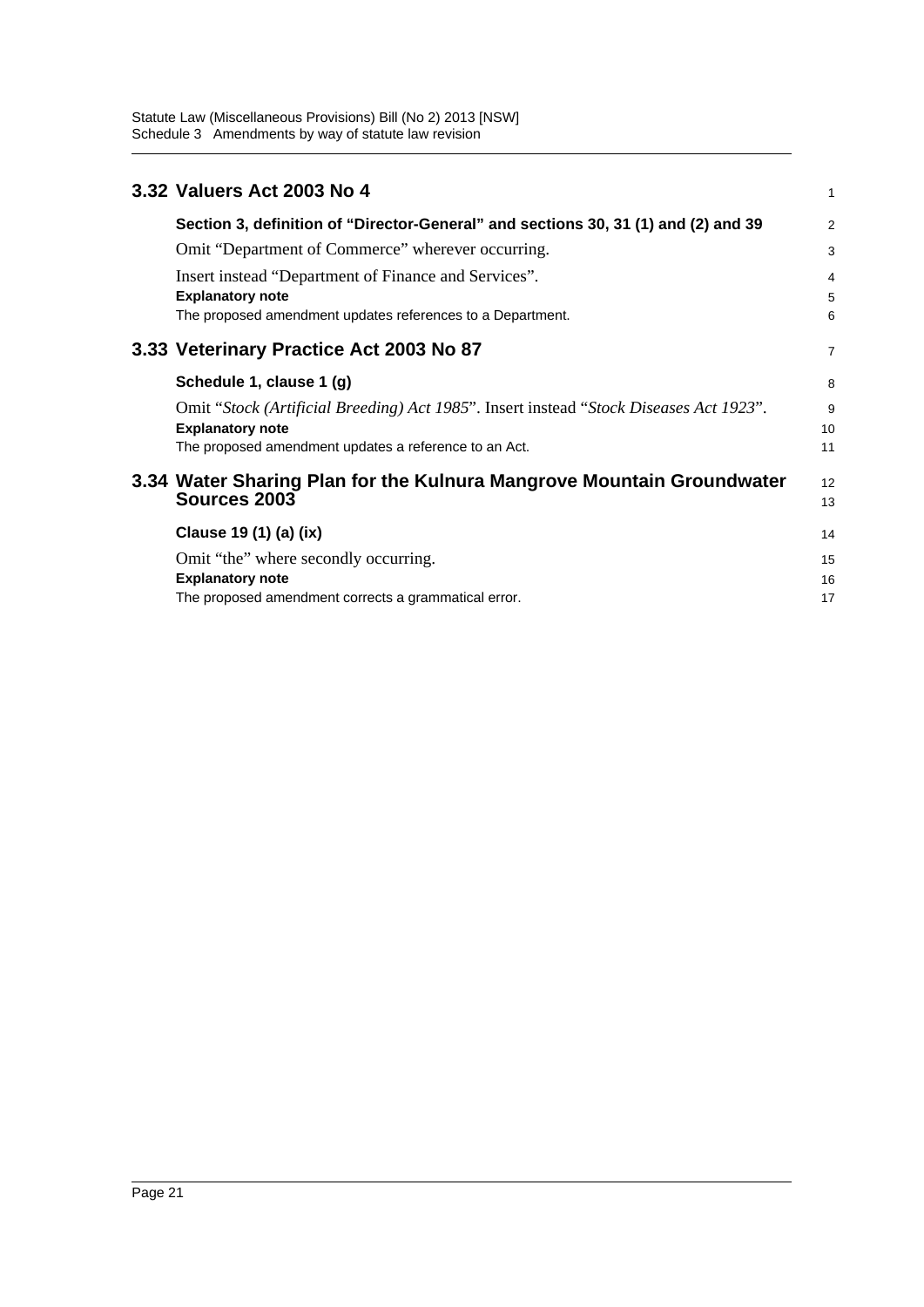<span id="page-25-0"></span>

|              | <b>Schedule 4</b> | <b>Repeals</b>                                                                                                                             | 1              |
|--------------|-------------------|--------------------------------------------------------------------------------------------------------------------------------------------|----------------|
| 1            |                   | <b>Repeal of redundant Act</b>                                                                                                             | $\overline{2}$ |
|              |                   | The Local Government Associations Incorporation Act 1974 No 20 is repealed.                                                                | 3              |
| $\mathbf{2}$ |                   | Amendment of Marine Safety Act 1998 No 121                                                                                                 | $\overline{4}$ |
|              | (1)               | Schedule 2, Part 1                                                                                                                         | 5              |
|              |                   | Omit the following:                                                                                                                        | 6              |
|              |                   | Commercial Vessels Act 1979 No 41                                                                                                          | $\overline{7}$ |
|              |                   | <i>Marine (Boating Safety—Alcohol and Drugs) Act 1991</i> No 80                                                                            | 8              |
|              |                   | Marine Pilotage Licensing Act 1971 No 56                                                                                                   | 9              |
|              | (2)               | Schedule 2, Part 2                                                                                                                         | 10             |
|              |                   | Omit the matter relating to the <i>Commercial Vessels Act 1979</i> , <i>Marine Pilotage</i><br>Licensing Act 1971 and Navigation Act 1901. | 11<br>12       |
|              | (3)               | Schedule 2, Part 2                                                                                                                         | 13             |
|              |                   | Omit the following from the matter relating to the <i>Maritime Services Act 1935</i> :                                                     | 14             |
|              |                   | Boating (Safety Equipment) Regulation–N.S.W.                                                                                               | 15             |
|              |                   | Water Traffic Regulations-N.S.W.                                                                                                           | 16             |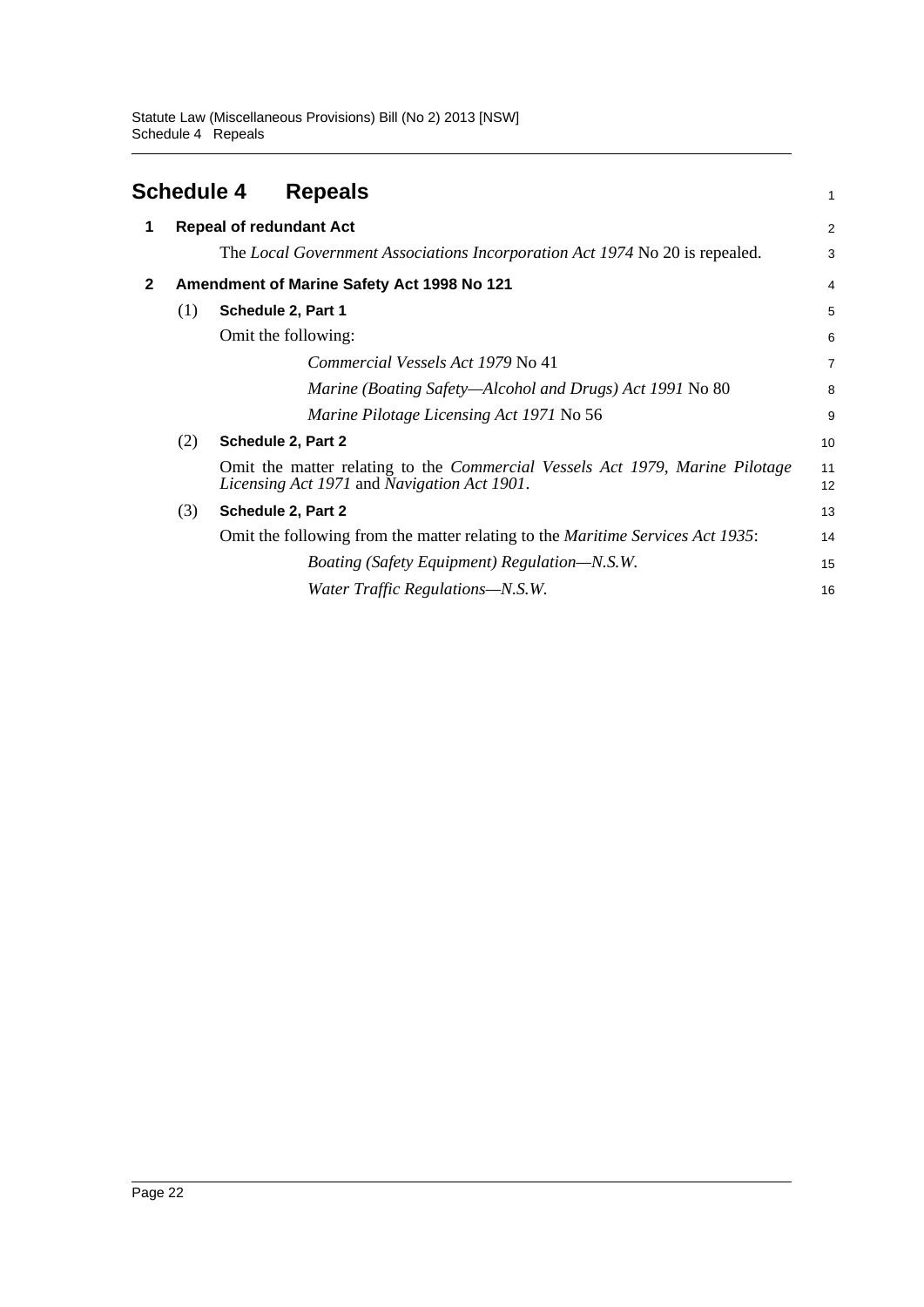### <span id="page-26-0"></span>**Schedule 5 General savings, transitional and other provisions**

1  $\overline{2}$ 

### **1 Effect of amendment of amending provisions**

- (1) An amendment made by Schedule 1, 2 or 3 to an amending provision contained in an Act or instrument is, if the amending provision has commenced before the Schedule 1, 2 or 3 amendment concerned, taken to have effect as from the commencement of the amending provision (whether or not the amending provision has been repealed).
- (2) In this clause:

*amending provision* means a provision of an Act or instrument that makes a direct amendment to an Act or instrument by:

- (a) the repeal or omission of matter contained in the amended Act or instrument without the insertion of any matter instead of the repealed or omitted matter, or
- (b) the omission of matter contained in the amended Act or instrument and the insertion of matter instead of the omitted matter, or
- (c) the insertion into the amended Act or instrument of matter, not being matter inserted instead of matter omitted from the Act or instrument.

#### **Explanatory note**

This clause ensures that certain amendments, including amendments correcting errors in technical provisions (for example, headings indicating the section to be amended or directions as to where a new section is to be inserted) and rectifying minor drafting errors (for example, corrections in numbering of provisions, correction or insertion of cross-references, omission of unnecessary matter or insertion of omitted matter), will be taken to have commenced on the date the amendments to which they relate commenced.

#### **2 Effect of amendment or repeal on acts done or decisions made**

Except where it is expressly provided to the contrary, if this Act:

- (a) amends a provision of an Act or an instrument, or
- (b) repeals and re-enacts (with or without modification) a provision of an Act or an instrument,

any act done or decision made under the provision amended or repealed has effect after the amendment or repeal as if it had been done or made under the provision as so amended or repealed.

#### **Explanatory note**

This clause ensures that the amendment or repeal of a provision will not, unless expressly provided, vitiate any act done or decision made under the provision as in force before the amendment or repeal.

#### **3 Effect of amendment on instruments**

Except where expressly provided to the contrary, any instrument made under an Act amended by this Act, that is in force immediately before the commencement of the amendment, is taken to have been made under the Act as amended.

#### **Explanatory note**

This clause ensures that, unless expressly provided, any instrument that is in force and made under a provision of an Act that is amended or substituted by the proposed Act will be taken to have been made under the Act as amended. 41 42 43